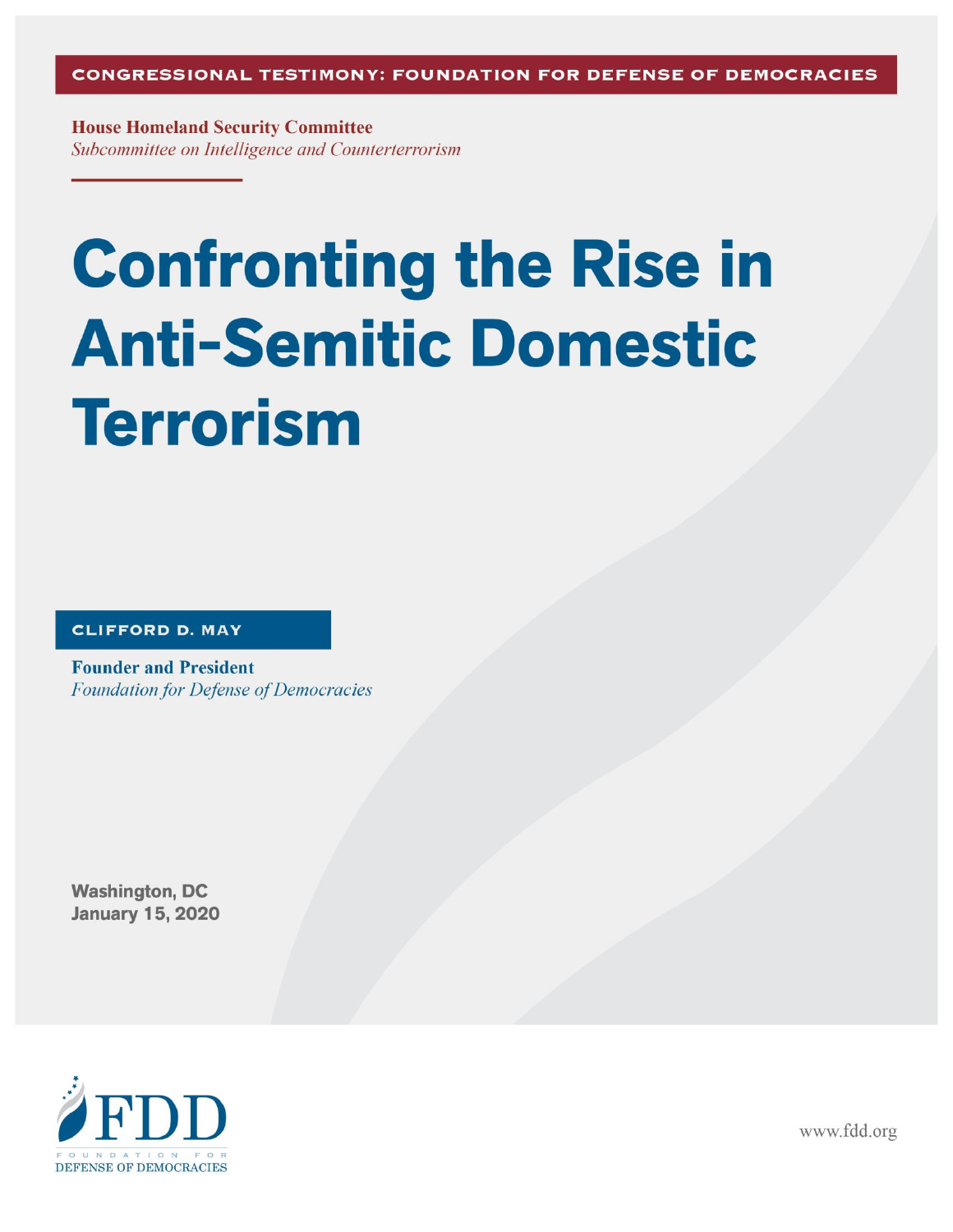Chairman Rose, Ranking Member Walker, distinguished members of the subcommittee, on behalf of FDD, thank you for the opportunity to testify.

I commend you for holding this hearing. I am going to talk about international anti-Semitism and anti-Semitic terrorism, and strongly suggest that these expressions of bigotry and violence are making a significant contribution to "the rise in anti-Semitic domestic terrorism."

Jew-hatred is as old as the Judean Hills, pre-dating even the ancient rebellions of the Jewish nation against the Roman imperialists and colonialists who had conquered their lands.

Over the centuries, Jews have been persecuted, attacked, and murdered based on their religion and what used to be called their race.

They have been despised for being rich and poor, as capitalists and communists, as rootless cosmopolitans and – in Israel – as nationalists.

Jew-haters may be white supremacists, Islamic supremacists, or self-proclaimed social justice warriors. You cannot reason people out of anti-Semitism, because no one was ever reasoned into it.

What should be apparent: In the 20<sup>th</sup> century, anti-Semitism culminated in the murder of the European Jew. In the  $21<sup>st</sup>$  century, anti-Semitism is meant to culminate in the murder of the Jewish state.

Hamas, Palestinian Islamic Jihad, Hezbollah, and the Islamic Republic of Iran – which supports all the terrorist groups I have just named – are candid about their genocidal intentions.

Supreme Leader Ali Khamenei has called Israel a "malignant cancerous tumor" that must be "removed and eradicated."<sup>1</sup> Hassan Nasrallah, Hezbollah's leader, has said: "If Jews all gather in Israel, it will save us the trouble of going after them worldwide."<sup>2</sup>

It is often forgotten – or ignored – that more than half the Jews in Israel descend from families that lived for centuries in Arab or Muslim lands, in such formerly diverse cities as Alexandria, Cairo, Tripoli, Beirut, and Aleppo. Bagdad, circa 1945, was as much as one-third Jewish.

In the aftermath of World War II, Jews were driven out – not because they supported Israel, but because they were Jews.

You will hear people say: "I'm not anti-Semitic. I'm just anti-Zionist." Prior to 1948, the Zionist mission was to reestablish a Jewish nation-state in part of the ancient Jewish homeland. One could oppose that for many reasons. Since 1948, however, Zionism has come to mean support for Israel's survival, its right to exist.

 $\overline{a}$ <sup>1</sup> Tamar Pileggi, "Khamenei: Israel a 'cancerous tumor' that 'must be eradicated,'" *The Times of Israel* (Israel), June 4, 2018. [\(https://www.timesofisrael.com/khamenei-israel-a-cancerous-tumor-that-must-be-eradicated/\)](https://www.timesofisrael.com/khamenei-israel-a-cancerous-tumor-that-must-be-eradicated/)

<sup>2</sup> Elena Lappin, "The Enemy Within," *The New York Times*, May 23, 2004. [\(https://www.nytimes.com/2004/05/23/books/the-enemy-within.html\)](https://www.nytimes.com/2004/05/23/books/the-enemy-within.html)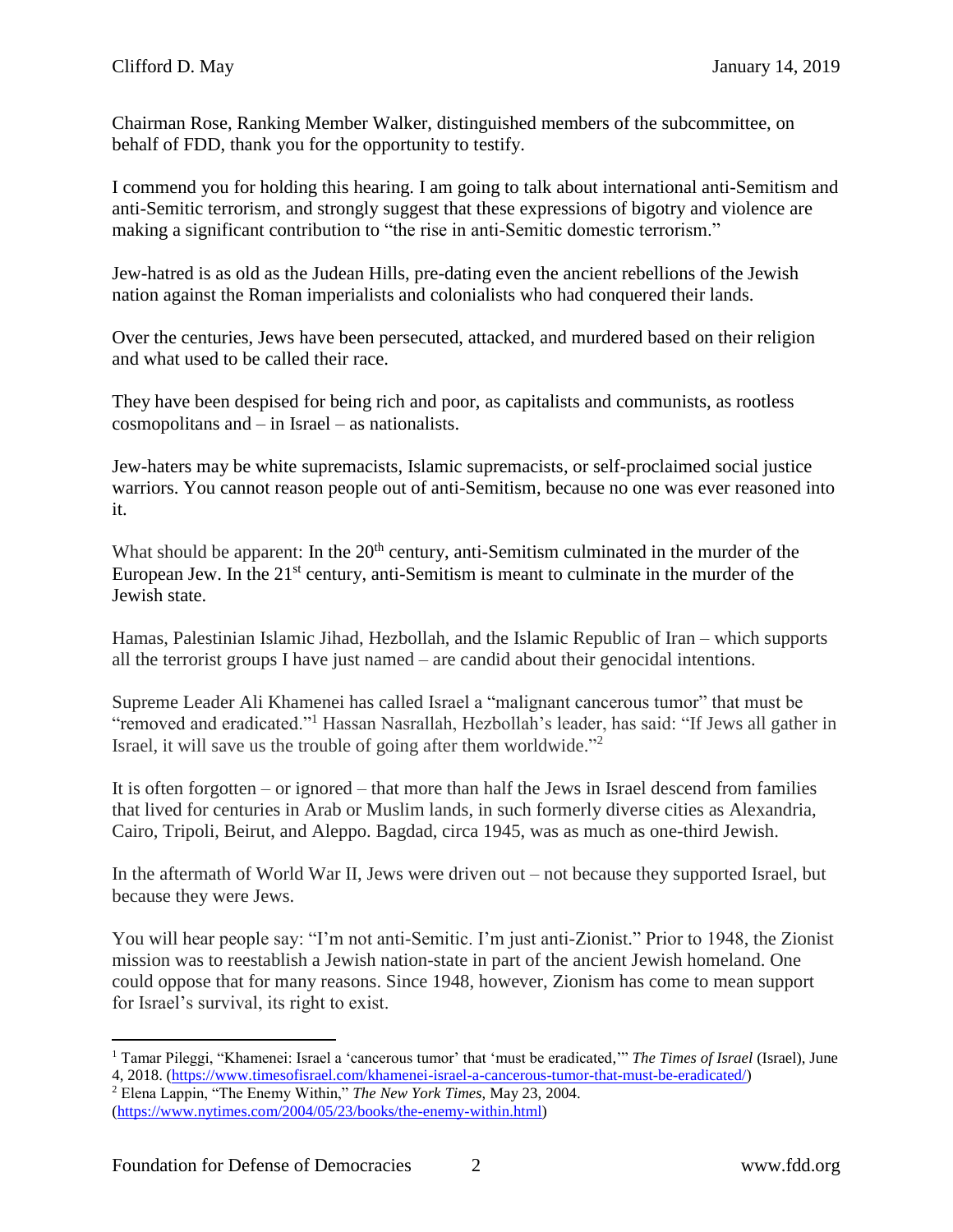So if you are an anti-Zionist today you are, at best, indifferent to the fate of the only viable Jewish community remaining in the Middle East. In other words, to an anti-Zionist, Jewish lives don't matter,

If anti-Semitism is a disease, what we are experiencing today is a global epidemic. Jew-hatred has become not just widely acceptable but edgy, if not fashionable – even in lands where there are virtually no Jews.

One example: Malaysia's prime minister, Mahathir Mohamad, is outspokenly anti-Semitic. Last October, Columbia University held a "Global Leaders Forum" where he instructed the audience: "When you say 'you cannot be anti-Semitic,' there is no free speech." He added: "Why can't I say something about the Jews, when people say nasty things about me and about Malaysia?"<sup>3</sup>

Would Columbia have honored as a "Global Leader" a Christian or a Jew who spoke similarly about Muslims, Salvadorans, or members of the LGBT community?

In France, Sarah Halimi, a retired physician and director of a nursery, was stabbed and thrown to her death from her balcony by a neighbor screaming "Allahu Akbar." A French court has now dismissed all charges against her killer, on grounds that he was "not responsible" because he had been smoking marijuana.<sup>4</sup>

In Argentina five years ago, Alberto Nisman, a prosecutor investigating the bombing of a Jewish community center in Buenos Aires, was shot in the head hours before he was to present evidence of a plot involving then-President Cristina Kirchner and officials of the Islamic Republic of Iran. The current president says he has no idea what happened or who was responsible. Will there be yet another cover up of an alleged cover up?

In Great Britain recently, there was a serious chance that an anti-Semite would be elected prime minister.

I could go on. But I want to take a moment to remind you that the United Nations is a veritable volcano of anti-Israeli rhetoric and resolutions. The UN Human Rights Council is that organization's most egregious and prolific enemy of the Jewish state. American tax dollars support it.

Mainstreaming and in some instances condoning Jew-hatred, both abroad and here at home, may not cause "anti-Semitic domestic terrorism," but it is self-evidently a major contributing factor.

The following testimony will offer additional information based on the research of FDD scholars and provide specific recommendations.

 $\overline{a}$ <sup>3</sup> Clifford D. May, "Columbia University celebrates anti-Semitism," *The Washington Times*, October 1, 2019. [\(https://www.washingtontimes.com/news/2019/oct/1/columbia-university-celebrates-anti-semitism/\)](https://www.washingtontimes.com/news/2019/oct/1/columbia-university-celebrates-anti-semitism/)

<sup>4</sup> "Paris Protest Rally and March for Sarah Halimi 'Murder of Jews carries no judicial penalty when the perpetrator is high on narcotics.'" *Simon Weisenthal Center*, January 6, 2020. [\(http://www.wiesenthal.com/about/news/paris](http://www.wiesenthal.com/about/news/paris-protest2.html)[protest2.html\)](http://www.wiesenthal.com/about/news/paris-protest2.html)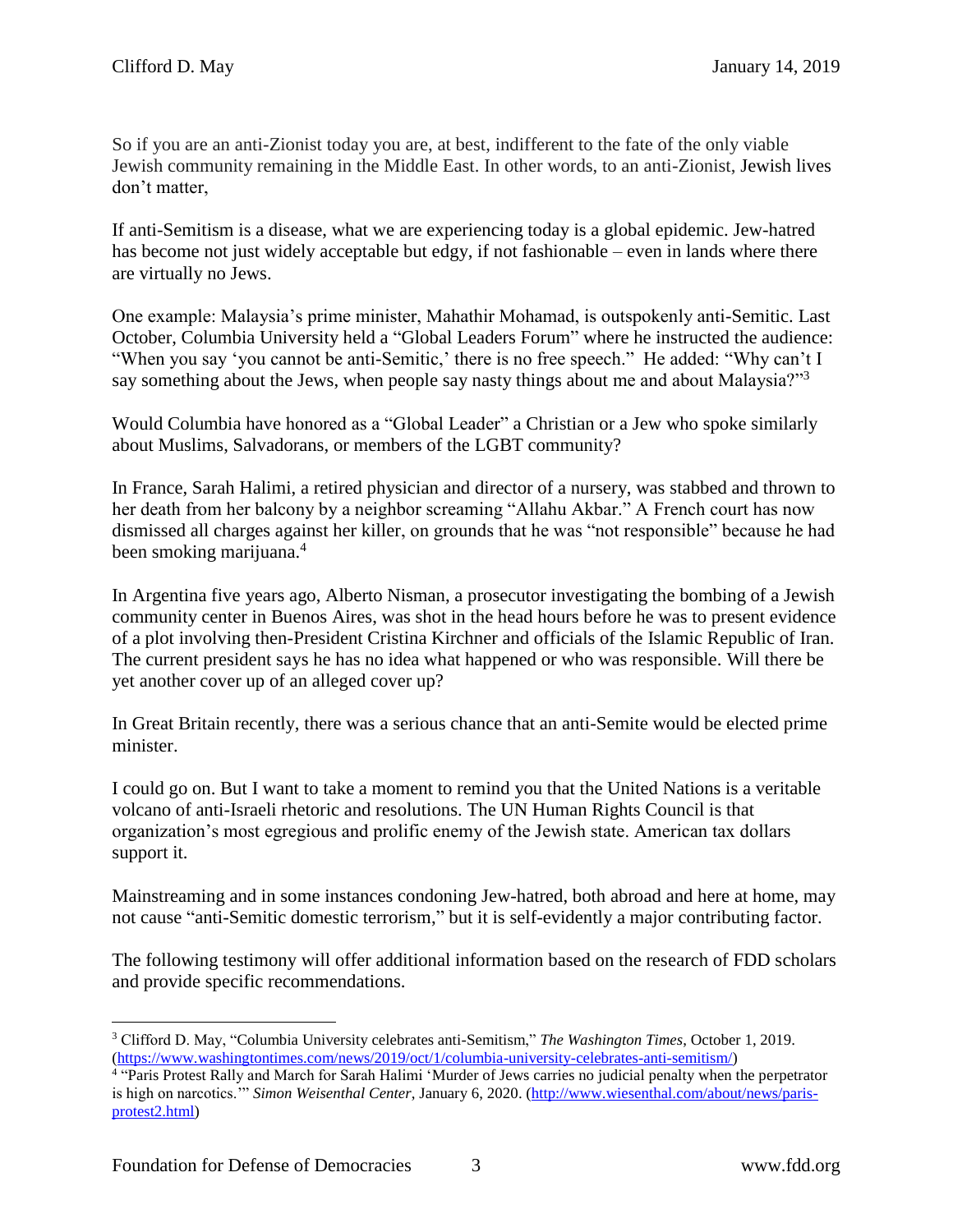# **Background**

"Anti-Semitism" is a term coined in 1879 by Wilhelm Marr, a German Jew-hater who wanted to make clear that even Jews who convert and/or assimilate should be regarded as enemies conspiring against the German nation and the Aryan race.

In 1882, Leo Pinsker, a Jewish physician in Poland, came up with a different term: Judeophobia, which he called a "psychic aberration." He added: "It is hereditary, and as a disease transmitted for two thousand years it is incurable."<sup>5</sup>

In 1919, Hitler outlined "rational anti-Semitism," a doctrine whose "final objective must unswervingly be the removal of the Jews altogether."<sup>6</sup> After coming to power in 1933, he initiated an economic boycott under the slogan: "Don't buy from Jews."<sup>7</sup> The cattle cars, concentration camps, gas chambers, and ovens would come later.

Today, we have the Boycott, Divestment, and Sanctions (BDS) campaign. Its implicit slogan: "Don't buy from the Jewish state." Its explicit goal: to de-legitimize and demonize Israel, to prepare the ground for Israel's eventual annihilation. If it also can damage Israel's economy, its proponents will be doubly pleased.

Many BDS advocates insist they only want Israel to change its policies, in particular to withdraw from the "occupied territories." But after Israelis withdrew from Gaza in 2005 – a territory seized from Egypt, not Palestinians, in the defensive war of 1967 – Hamas fought a civil war against its rival, Fatah. Once in power, Hamas began attacking Israelis with missiles, terrorist tunnels, and incendiary kites.

Were Israel to withdraw from the West Bank – known as Judea and Samaria prior to the Jordanian conquest in 1948 and occupation till 1967 – without guarantees of peace and security, Hamas almost certainly would take over there as well and launch more attacks, from closer proximity than Gaza, against Tel Aviv, Jerusalem, and Israel's international airport.

Israelis would have no choice but to respond militarily. In the battle that would ensue, both Jews and Palestinians would be killed. BDS advocates appear untroubled by that eventuality.

Another demand of BDS advocates is that Israel grant a "right of return" to the five million or so Palestinians who claim to be descended from refugees of Israel's War of Independence and the Six-Day War of 1967. Were that to happen, Jewish Israelis would become a minority. Is it possible that they would enjoy equal rights in what would become an Arab- and Muslimmajority state?

[\(https://www.britannica.com/event/Holocaust#ref716460\)](https://www.britannica.com/event/Holocaust#ref716460)

<sup>5</sup> "Texts Concerning Zionism: 'Auto-Emancipation' by Leon Pinsker (1882)," *Jewish Virtual Library*, accessed January 13, 2020. [\(https://www.jewishvirtuallibrary.org/quot-auto-emancipation-quot-leon-pinsker\)](https://www.jewishvirtuallibrary.org/quot-auto-emancipation-quot-leon-pinsker) 6 "Holocaust," *Encyclopedia Britannica*, accessed January 13, 2020.

<sup>7</sup> Clifford D. May, "The anti-Israel lobby," *The Washington Times*, August 20, 2019. [\(https://www.washingtontimes.com/news/2019/aug/20/anti-israel-lobby/\)](https://www.washingtontimes.com/news/2019/aug/20/anti-israel-lobby/)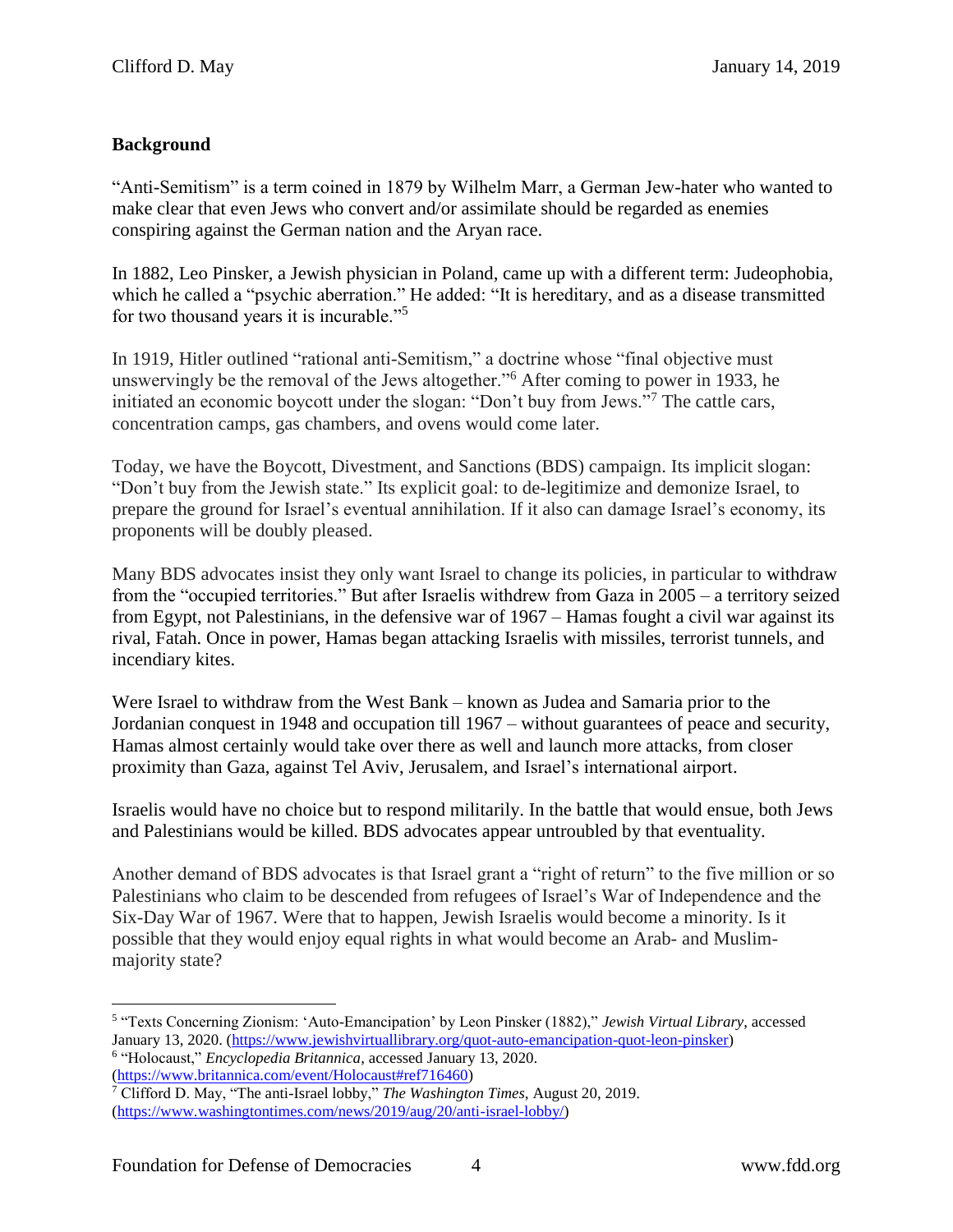There are 22 states in the Arab League. 57 states belong to the Organization of Islamic Cooperation. In none of these countries do any minorities enjoy equal rights.

By contrast, about 20 percent of Israel's population are minorities. The largest: Israel's Arab and Muslim communities. They enjoy more freedom, more rights, than do Arabs and Muslims in any Arab- or Muslim-majority nation. Worth noting: The only growing Christian community in the Middle East is in Israel.

I mentioned above the case of Sarah Halimi, whose killer was let off, apparently because in France crimes against Jews are treated less seriously than crimes against others. In this, France is not alone.

In January 2017, a court in Wuppertal, Germany, upheld a lower court's ruling in the sentencing of three Germans of Palestinian descent to probation for setting fire to a synagogue in July 2014 – the same synagogue the Nazis had burned during Kristallnacht, the 1938 pogrom that presaged Hitler's "final solution" for the Jews of Europe. The court decided that since the perpetrators were incensed about Israel's actions in the Middle East, their act of arson did not constitute anti-Semitism.<sup>8</sup>

In Belgium last year, Mehdi Nemmouche, identified by the BBC as a "French-born jihadist," was found guilty of murdering an Israeli couple and two staffers at a Jewish museum in Brussels five years ago.<sup>9</sup> His lawyer had claimed the attack was actually "a targeted execution" by agents of the Mossad, Israel's foreign intelligence agency. He did not bother to present any evidence.

The BBC reported: "At one point the defense even argued that Nemmouche could not be considered anti-Semitic because he wore Calvin Klein shoes – an apparent reference to Mr. Klein's Jewish heritage."<sup>10</sup>

Also in Belgium, less than a year ago, the annual Carnival parade included floats carrying oversize effigies of religious Jews, snarling men with big noses, sitting atop bags of money, one with a rat perched atop his shoulder.<sup>11</sup>

 $\overline{a}$ <sup>8</sup> Clifford D. May and Tenzin Dorjee, "My view: Holocaust Remembrance Day: Europe must fight anti-Semitism," *Deseret News*, January 27, 2017. [\(https://www.deseret.com/2017/1/27/20604853/my-view-holocaust-remembrance](https://www.deseret.com/2017/1/27/20604853/my-view-holocaust-remembrance-day-europe-must-fight-anti-semitism)[day-europe-must-fight-anti-semitism\)](https://www.deseret.com/2017/1/27/20604853/my-view-holocaust-remembrance-day-europe-must-fight-anti-semitism)

<sup>9</sup> "Brussels Jewish Museum murders: Mehdi Nemmouche guilty," *BBC* (UK), March 7, 2019. [\(https://www.bbc.com/news/world-europe-47490332\)](https://www.bbc.com/news/world-europe-47490332); "The Latest: Guilty verdict in Belgian Jewish museum killings," *Associated Press*, March 7, 2019. [\(https://apnews.com/473204c180004ad5a27c60096d45d2b6\)](https://apnews.com/473204c180004ad5a27c60096d45d2b6) 10 "Brussels Jewish Museum murders: Mehdi Nemmouche guilty," *BBC* (UK), March 7, 2019. [\(https://www.bbc.com/news/world-europe-47490332\)](https://www.bbc.com/news/world-europe-47490332)

<sup>11</sup> Milan Schreuer, "Jewish Caricatures at Belgian Carnival Set Off Charges of Anti-Semitism," *The New York Times*, March 8, 2019. [\(https://www.nytimes.com/2019/03/08/world/europe/belgium-carnival-anti-semitism.html\)](https://www.nytimes.com/2019/03/08/world/europe/belgium-carnival-anti-semitism.html)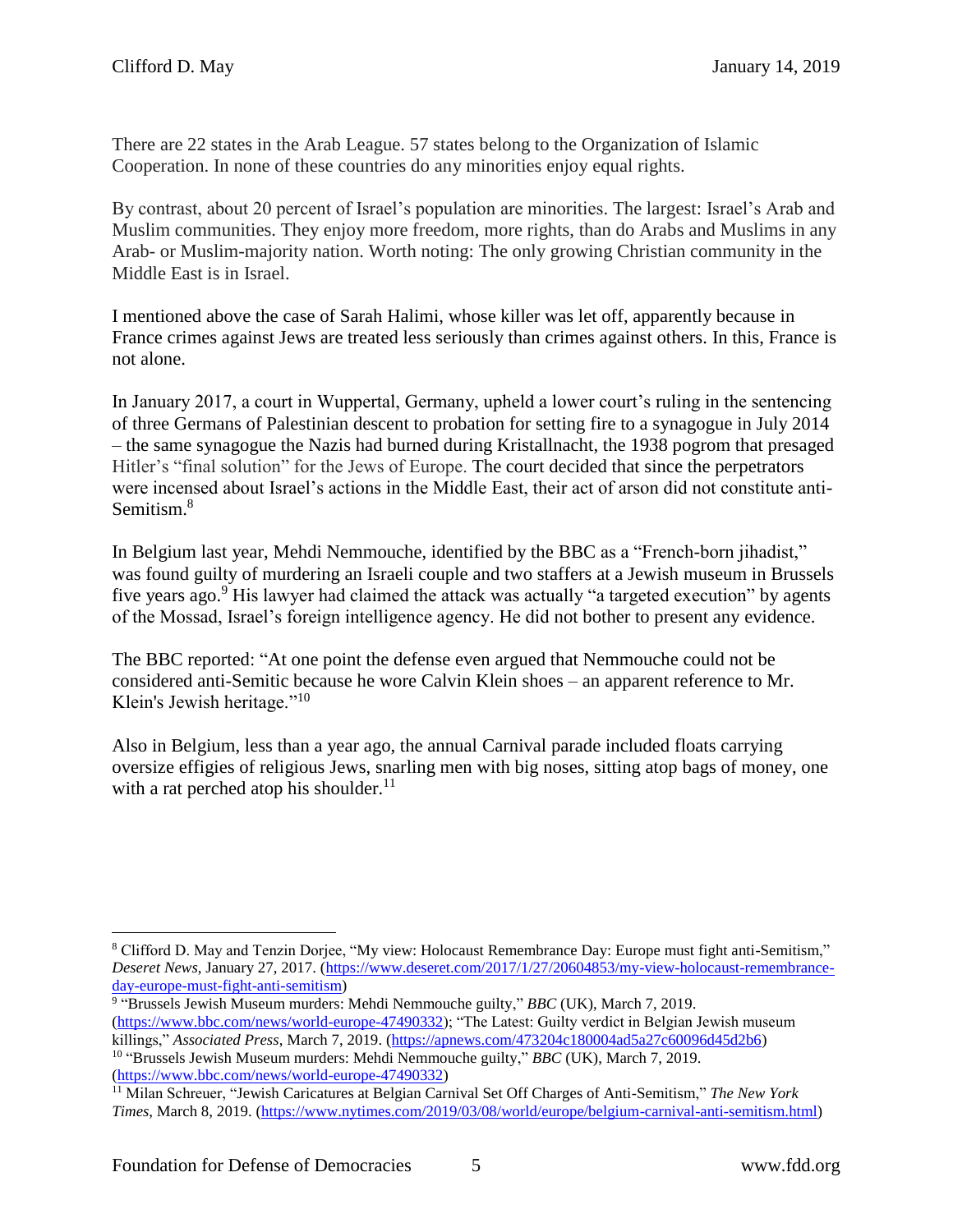The United Nations Educational, Scientific and Cultural Organization, or UNESCO, an agency ostensibly devoted to "the intellectual and moral solidarity of humanity," recognized the parade as a cultural heritage event and declined to offer criticism.<sup>12</sup>

In Ireland, the parliament has passed legislation, not yet enacted into law, to criminalize a range of business transactions with Jews in the West Bank, the Golan Heights, and even the Jewish Quarter of the Old City of Jerusalem.<sup>13</sup>

In the following sections, I will provide additional examples of international anti-Semitism, anti-Zionism, and anti-Israelism based on the research of FDD's scholars. I hope you will agree that this clearly establishes that ill winds from around the world are fanning the flames of the current "rise in anti-Semitic domestic terrorism."

Following that, I will offer recommendations based on the conviction that while anti-Semitism cannot be cured, it can be treated and its impact mitigated and managed.

#### **Examples of International Anti-Semitism**

# *Turkey*

Since February 2017, Turkey's state-funded broadcaster TRT has sponsored and aired "The Last Emperor," an anti-Semitic revisionist historical series that reached its 100<sup>th</sup> episode last December. The drama peddles anti-Semitic conspiracies and has been documented to trigger anti-Semitic hate speech and hate crimes. This Turkish government-sanctioned anti-Semitic content is not only available in the United States via satellite, but also available with English, French, Spanish, Urdu, and other subtitles on YouTube, providing Turkey's Islamist strongman Recep Tayyip Erdogan with the capacity to disseminate anti-Semitic content and incite diaspora communities in the United States.<sup>14</sup> In commenting about the conspiracy theories propagated in the series, Erdogan said, "The same schemes are carried out today in the exact same manner … What the West does to us is the same; just the era and actors are different."<sup>15</sup>

# *Qatar and Al Jazeera*

Since its founding, Al Jazeera, the Doha-based satellite television network, has consistently given airtime to anti-Semitic perspectives. The network, which is funded by Qatar's royal

<sup>13</sup> Clifford D. May, "Ireland's surprise attack," *The Washington Times*, January 29, 2019. [\(https://www.washingtontimes.com/news/2019/jan/29/new-irish-legislation-threatens-israelis-palestini/\)](https://www.washingtontimes.com/news/2019/jan/29/new-irish-legislation-threatens-israelis-palestini/)

<sup>14</sup> Aykan Erdemir and Oren Kessler, "A Turkish TV blockbuster reveals Erdogan's conspiratorial, anti-Semitic worldview" *The Washington Post*, May 15, 2017. [\(https://www.washingtonpost.com/news/democracy](https://www.washingtonpost.com/news/democracy-post/wp/2017/05/15/a-turkish-tv-blockbuster-reveals-erdogans-conspiratorial-anti-semitic-worldview/)[post/wp/2017/05/15/a-turkish-tv-blockbuster-reveals-erdogans-conspiratorial-anti-semitic-worldview/\)](https://www.washingtonpost.com/news/democracy-post/wp/2017/05/15/a-turkish-tv-blockbuster-reveals-erdogans-conspiratorial-anti-semitic-worldview/)

 $\overline{a}$ <sup>12</sup> United Nations Educational, Scientific and Cultural Organization, "UNESCO in brief - Mission and Mandate," accessed January 13, 2020. [\(https://en.unesco.org/about-us/introducing-unesco\)](https://en.unesco.org/about-us/introducing-unesco)

<sup>15</sup> "Erdoğan değerlendirdi: Diriliş mi, Payitaht mı? (Erdogan Evaluates: Dirilis, or Payitaht?)," *Yeni Akit* (Turkey), April 14, 2017. [\(https://www.yeniakit.com.tr/video/erdogan-degerlendirdi-dirilis-mi-payitaht-mi-17715.html\)](https://www.yeniakit.com.tr/video/erdogan-degerlendirdi-dirilis-mi-payitaht-mi-17715.html)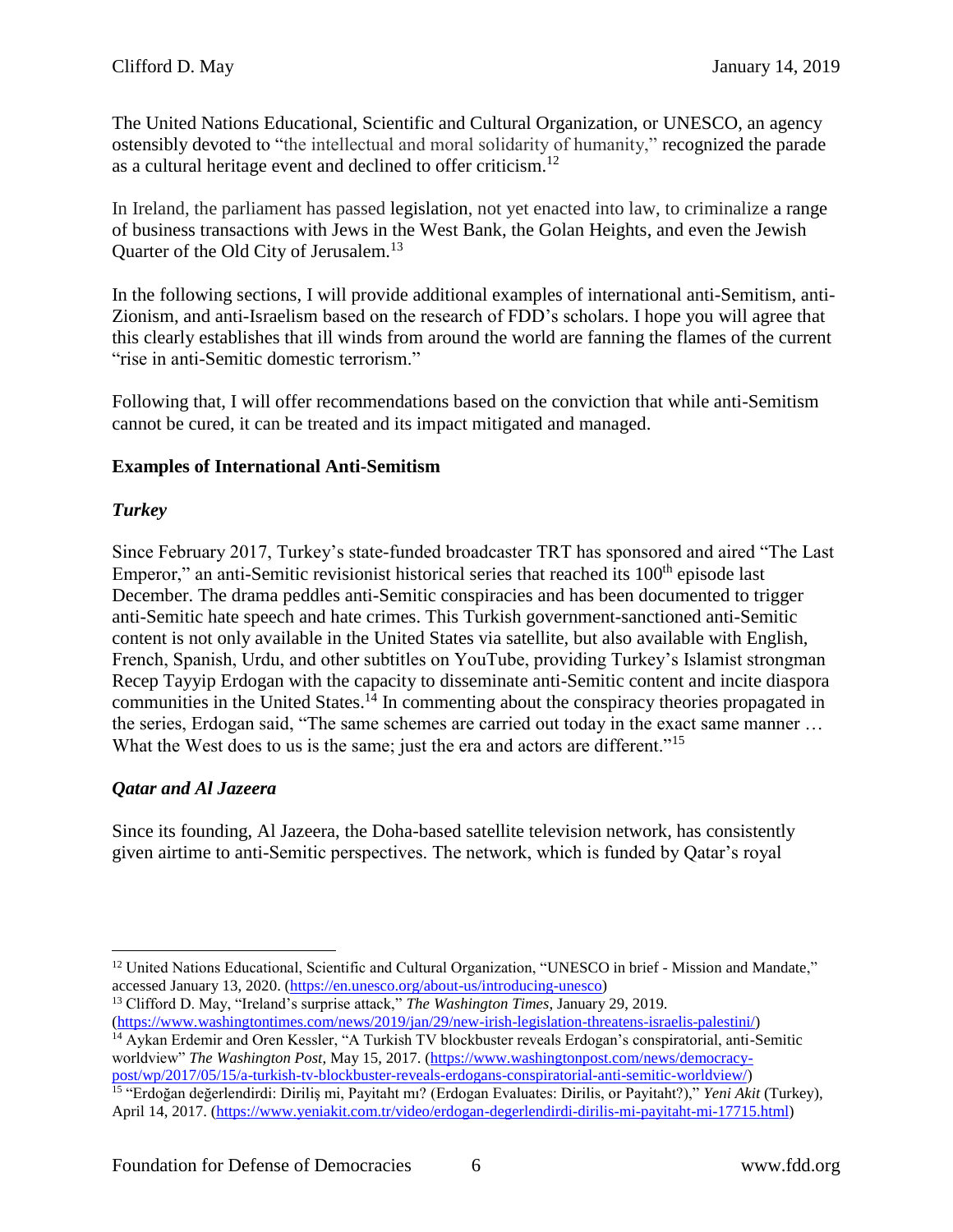family,<sup>16</sup> has disseminated anti-Semitic material on its Arabic-language television channel as well as on AJ+, its online channel, which is available on Twitter, Instagram, YouTube, and Facebook.<sup>17</sup>

One of the channel's best-known promulgators of anti-Semitism is Yusuf al-Qaradawi, an Egyptian Muslim Brotherhood ideologue widely considered the spiritual guide of Hamas, the Palestinian branch of the Brotherhood.<sup>18</sup> In 1996, Al Jazeera gave Qaradawi, a longtime resident of Doha and a citizen of Qatar, <sup>19</sup> a weekly show titled *Religion and Life* on its Arabic-language channel, which Qaradawi used to amplify his anti-Semitic messages. Indeed, Jeffrey Goldberg, editor-in-chief of *The Atlantic* magazine, has suggested Qaradawi as "a role model for the new generation of Jew-haters."<sup>20</sup>

In 2009, for example, Qaradawi delivered a sermon, broadcasted on Al Jazeera, in which he claimed, "Allah has imposed upon the Jews people who would punish them for their corruption. The last punishment was carried out by Hitler. By means of all the things he did to them — even though they exaggerated this issue — he managed to put them in their place.<sup>"21</sup> Qaradawi concluded that "this was divine punishment."<sup>22</sup>

Qaradawi also has used his TV platform to incite violence. In an April 2004 episode of the show, he praised God for giving Palestinians "human bombs."<sup>23</sup> In a January 2009 sermon broadcasted by Al Jazeera, he called upon Allah to "take this oppressive, Jewish, Zionist band of people … do not spare a single one of them. Oh Allah, count their numbers, and kill them, down to the very last one."<sup>24</sup> Oaradawi's program ran until 2013 and reached an estimated 60 million viewers worldwide.<sup>25</sup>

Qaradawi was not confined to Al Jazeera's airwaves. In 1999 – the same year he was banned from entering the United States – Qaradawi launched his website, *IslamOnline*, with backing

 $\overline{a}$ <sup>16</sup> Jonathan Schanzer and Varsha Koduvayur, "Qatar's Soft Power Experiment" in *Digital Dictators: Media, Authoritarianism, and America's New Challenge*, Ed. Ilan Berman (Lanham, MD: Rowman & Littlefield, November 2018), page 5.

<sup>&</sup>lt;sup>17</sup> "AJ+,"  $AJ$ +, accessed January 10, 2020. [\(https://www.ajplus.net/\)](https://www.ajplus.net/)

<sup>18</sup> Jonathan Schanzer and Varsha Koduvayur, "Qatar's Soft Power Experiment" in *Digital Dictators: Media, Authoritarianism, and America's New Challenge*, Ed. Ilan Berman (Lanham, MD: Rowman & Littlefield, November 2018), page 5.

<sup>19</sup> "Professor Yousef A. Al-Qaradawi," *King Faisal Prize*, accessed January 10, 2020. [\(https://kingfaisalprize.org/professor-yousef-a-al-qaradawi/\)](https://kingfaisalprize.org/professor-yousef-a-al-qaradawi/)

<sup>20</sup> Jeffrey Goldberg, "New Chapter, Old Story," *The New York Times*, October 11, 2013.

[<sup>\(</sup>https://www.nytimes.com/2013/10/13/books/review/daniel-jonah-goldhagens-devil-that-never-dies.html\)](https://www.nytimes.com/2013/10/13/books/review/daniel-jonah-goldhagens-devil-that-never-dies.html)  $21$  Ibid.

 $22$  Ibid.

<sup>23</sup> "Sheik Yusuf al-Qaradawi: Theologian of Terror," *Anti-Defamation League*, May 3, 2013.

[<sup>\(</sup>https://www.adl.org/sites/default/files/documents/assets/pdf/anti-semitism/arab-world/Sheik-Yusuf-al-Qaradawi-](https://www.adl.org/sites/default/files/documents/assets/pdf/anti-semitism/arab-world/Sheik-Yusuf-al-Qaradawi-2013-5-3-v1.pdf)[2013-5-3-v1.pdf\)](https://www.adl.org/sites/default/files/documents/assets/pdf/anti-semitism/arab-world/Sheik-Yusuf-al-Qaradawi-2013-5-3-v1.pdf)

<sup>24</sup> P. David Hornik, "The Ten Worst Purveyors of Antisemitism Worldwide, #2: Sheikh Yusuf al-Qaradawi," *PJ Media*, November 24, 2013. [\(https://pjmedia.com/lifestyle/2013/11/24/the-ten-worst-purveyors-of-antisemitism](https://pjmedia.com/lifestyle/2013/11/24/the-ten-worst-purveyors-of-antisemitism-worldwide-2-sheikh-yusuf-al-qaradawi/1/)[worldwide-2-sheikh-yusuf-al-qaradawi/1/\)](https://pjmedia.com/lifestyle/2013/11/24/the-ten-worst-purveyors-of-antisemitism-worldwide-2-sheikh-yusuf-al-qaradawi/1/)

<sup>25</sup> "Yusuf al-Qaradawi," *Counter Extremism Project,* accessed on January 10, 2020. [\(https://www.counterextremism.com/extremists/yusuf-al-qaradawi\)](https://www.counterextremism.com/extremists/yusuf-al-qaradawi)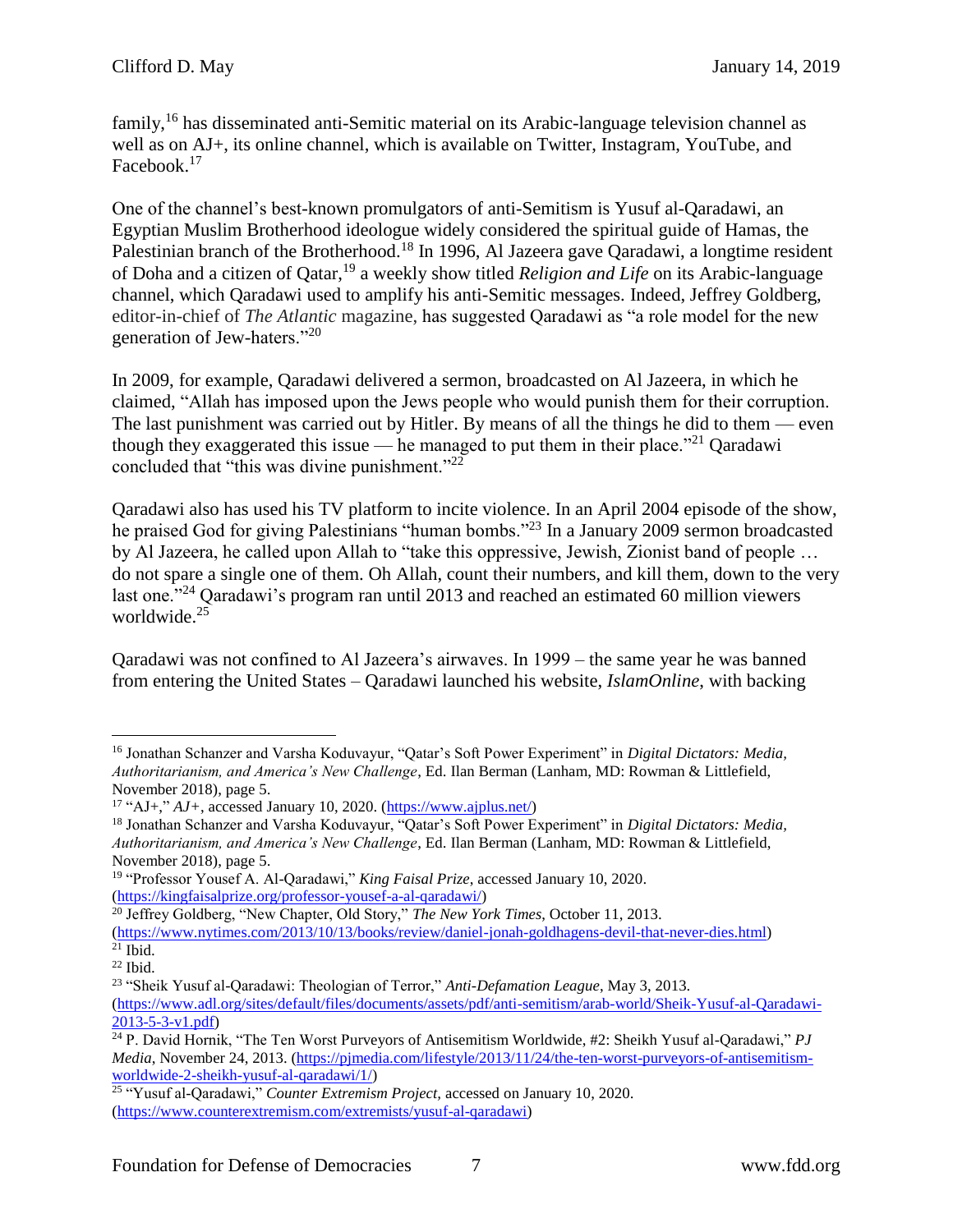from the Qatari royal family.<sup>26</sup> As the Anti-Defamation League notes, the website "enabled Qaradawi to reach the American public despite being banned from the country."<sup>27</sup> *IslamOnline* ran several news stories that described Zionism as a "cancer," and also featured fatwas from Qaradawi that endorsed violence.<sup>28</sup>

While Qaradawi serves as a particularly notable case of Al Jazeera's purveying of anti-Semitism, he is, unfortunately, not the only one. In May 2019, the network came under fire for airing a Holocaust-denying video on AJ+ Arabic, which *Haaretz* describes as Al Jazeera's "youthfocused, online current-events channel."<sup>29</sup> The video, titled "How Did Israel Benefit from the Holocaust?" claimed that Israel was the "biggest winner" and that the estimation that six million Jews who perished in the Holocaust was overblown and had been "adopted by the Zionist movement."<sup>30</sup> In the seven-minute-long video, the narrator, Muna Hawwa, agrees that the Holocaust happened but was "different from how the Jews tell it."<sup>31</sup> Hawwa goes on to question why "does the world focus so much on Jews," when the Nazis also killed "Gypsies [Roma], the disabled, homosexuals, and Arabs and Christians too."<sup>32</sup>

The other claims made in the video are similarly horrific – as is the way  $AJ$ + marketed the video on its Arabic social media platforms: using the caption, "gas ovens killed millions of Jews … so goes the narrative. What is the truth behind the #Holocaust and how did the Zionist movement benefit from it?"<sup>33</sup>

 $AJ+$  pulled the video from its platforms,<sup>34</sup> but it had already garnered 1.1 million views on Twitter and Facebook. Al Jazeera also suspended two journalists (an action it never took in relation to Qaradawi's anti-Semitism) and claimed that the video had been "produced without due oversight."<sup>35</sup>

In Europe and other markets outside the Arab world, Al Jazeera reaches much of its audience via Al Jazeera English, which claimed in 2013 to reach over 270 million households in over 140 countries.<sup>36</sup> Since it seeks a broader audience, Al Jazeera English generally avoids the excesses of its Arabic progenitor. Mohammed Fahmy, a former Al Jazeera employee, describes Al

<sup>26</sup> "Sheik Yusuf al-Qaradawi: Theologian of Terror," *Anti-Defamation League*, May 3, 2013. [\(https://www.adl.org/sites/default/files/documents/assets/pdf/anti-semitism/arab-world/Sheik-Yusuf-al-Qaradawi-](https://www.adl.org/sites/default/files/documents/assets/pdf/anti-semitism/arab-world/Sheik-Yusuf-al-Qaradawi-2013-5-3-v1.pdf)[2013-5-3-v1.pdf\)](https://www.adl.org/sites/default/files/documents/assets/pdf/anti-semitism/arab-world/Sheik-Yusuf-al-Qaradawi-2013-5-3-v1.pdf)

 $\overline{^{27}$  Ibid.

 $28$  Ibid.

<sup>29</sup> "Al Jazeera Pulls Video Claiming Holocaust Was 'Different From How the Jews Tell It,'" *Haaretz* (Israel), May 19, 2019. [\(https://www.haaretz.com/middle-east-news/al-jazeera-pulls-video-claiming-holocaust-was-different](https://www.haaretz.com/middle-east-news/al-jazeera-pulls-video-claiming-holocaust-was-different-from-how-the-jews-tell-it-1.7255111)[from-how-the-jews-tell-it-1.7255111\)](https://www.haaretz.com/middle-east-news/al-jazeera-pulls-video-claiming-holocaust-was-different-from-how-the-jews-tell-it-1.7255111)

<sup>30</sup> "Al Jazeera suspends journalists for Holocaust denial video," *BBC News* (UK), May 20, 2019. [\(https://www.bbc.com/news/world-middle-east-48335169\)](https://www.bbc.com/news/world-middle-east-48335169)

<sup>31</sup> "Al Jazeera Pulls Video Claiming Holocaust Was 'Different From How the Jews Tell It,'" *Haaretz* (Israel), May 19, 2019. [\(https://www.haaretz.com/middle-east-news/al-jazeera-pulls-video-claiming-holocaust-was-different](https://www.haaretz.com/middle-east-news/al-jazeera-pulls-video-claiming-holocaust-was-different-from-how-the-jews-tell-it-1.7255111)[from-how-the-jews-tell-it-1.7255111\)](https://www.haaretz.com/middle-east-news/al-jazeera-pulls-video-claiming-holocaust-was-different-from-how-the-jews-tell-it-1.7255111)

 $32$  Ibid.

<sup>33</sup> Ibid.

 $34$  Ibid.

<sup>35</sup> "Al Jazeera suspends journalists for Holocaust denial video," *BBC News* (UK), May 20, 2019. [\(https://www.bbc.com/news/world-middle-east-48335169\)](https://www.bbc.com/news/world-middle-east-48335169)

<sup>36</sup> "Al Jazeera English," *Al Jazeera*, accessed on January 10, 2020. [\(https://www.aljazeera.com/\)](https://www.aljazeera.com/)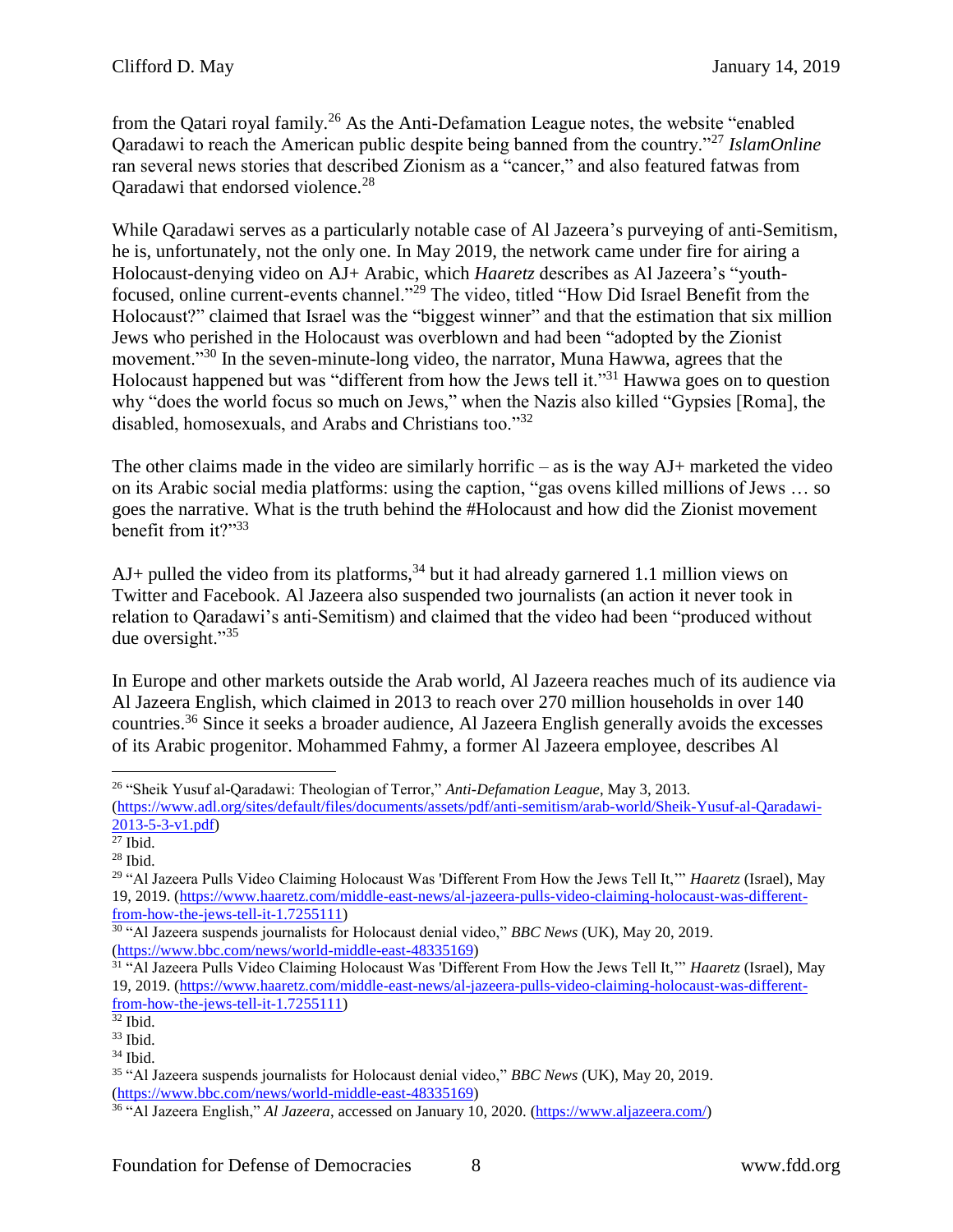Jazeera's Arabic and English channels as "entirely different animals," since the Arabic channel serves as a "mouthpiece for the Qatari government which owns Al Jazeera 100 percent."<sup>37</sup>

Yet the politics and ideology behind the Arabic channel sometimes become visible, as became clear in June 2017, when the Twitter account of Al Jazeera English was caught sharing an anti-Semitic meme. Known as the "Happy Merchant," the meme shows "a hook-nosed Jew in a yarmulke rubbing his hands together."<sup>38</sup> Al Jazeera's post featured the caption "my global" warming, uh, I mean, climate change scam is working out perfectly for our long term Talmudic plan of world domination!"<sup>39</sup> Al Jazeera English quickly deleted the meme and claimed that the image was not an Al Jazeera English original, "but a reply to an old thread that was mistakenly linked."<sup>40</sup>

# *The Islamic Republic of Iran*

When I was foreign correspondent covering the Islamic Revolution in Iran in 1979, the 3,000year-old Jewish community in that nation numbered about 100,000. I recall visiting Iran's chief rabbi. Above his desk, he had a portrait of Ayatollah Ruhollah Khomeini, whom he praised – effusively, though by no means convincingly.

Over the years since, Iran's Jewish population has dwindled. Today it is estimated at under 10,000. Under the Islamist regime they are and will remain – at best – second-class citizens. Other minorities, including Christians, and especially Baha'i, suffer even more brutal persecution.

Anti-Semitism constitutes a defining feature of Tehran's radical Islamist ideology. The clerical regime routinely calls for Israel's destruction, with the supreme leader, Ayatollah Ali Khamenei, regularly leading crowds in chants of "Death to Israel!" And while the regime often attempts to draw a distinction between anti-Semitism and anti-Zionism, claiming that it opposes Israel but not Jews,<sup>41</sup> its rhetoric and behavior tell a different story. The regime embraces classic anti-Semitic conspiracy theories, demonizes Jews in official state media, and promotes Holocaust denial.<sup>42</sup> On the eve of the 1979 Islamic Revolution, Iran's Jewish population numbered 80,000 to 100,000. Today, estimates of Iran's Jewish population range from  $5,000$  to  $10,000$ .<sup>43</sup>

 $\overline{a}$ <sup>37</sup> Mohammed Fahmy, *The Marriott Cell: An Epic Journey from Cairo's Scorpion Prison to Freedom* (Toronto: Random House Canada, 2016) page 115.

<sup>38</sup> Sam Kestenbaum, "Al Jazeera Sorry For 'Mistakenly' Tweeting Anti-Semitic Meme," *Forward*, June 1, 2017. [\(https://forward.com/fast-forward/373513/al-jazeera-sorry-for-mistakenly-tweeting-anti-semitic-meme/\)](https://forward.com/fast-forward/373513/al-jazeera-sorry-for-mistakenly-tweeting-anti-semitic-meme/) <sup>39</sup> Ibid.

<sup>40</sup> Ibid.

<sup>41</sup> "'Not anti-Semitic': Khamenei defines Iran's goal of 'wiping out Israel,'" *The Times of Israel* (Israel), November 15, 2019. [\(https://www.timesofisrael.com/khamenei-when-iran-speaks-of-wiping-out-israel-it-refers-to-regime-not](https://www.timesofisrael.com/khamenei-when-iran-speaks-of-wiping-out-israel-it-refers-to-regime-not-jews/)[jews\)](https://www.timesofisrael.com/khamenei-when-iran-speaks-of-wiping-out-israel-it-refers-to-regime-not-jews/); "Iran rejects anti-Semitism allegation by Pence," *Reuters*, February 16, 2019.

[<sup>\(</sup>https://www.reuters.com/article/us-usa-eu-iran/iran-rejects-anti-semitism-allegation-by-pence-idUSKCN1Q50IA\)](https://www.reuters.com/article/us-usa-eu-iran/iran-rejects-anti-semitism-allegation-by-pence-idUSKCN1Q50IA) <sup>42</sup> "Holocaust Denial and Distortion from Iranian Government and Official Media Sources, 1998–2016," *United States Holocaust Memorial Museum*, accessed January 9, 2020. [\(https://www.ushmm.org/antisemitism/holocaust](https://www.ushmm.org/antisemitism/holocaust-denial-and-distortion/holocaust-denial-antisemitism-iran/2016-holocaust-cartoon-contests-in-iran/timeline)[denial-and-distortion/holocaust-denial-antisemitism-iran/2016-holocaust-cartoon-contests-in-iran/timeline\)](https://www.ushmm.org/antisemitism/holocaust-denial-and-distortion/holocaust-denial-antisemitism-iran/2016-holocaust-cartoon-contests-in-iran/timeline)

<sup>43</sup> Karmel Melamed, "40 years after Iranian Revolution, LA's Persian Jews are still feeling the pain," *The Times of Israel* (Israel), March 1, 2019. [\(https://www.timesofisrael.com/40-years-after-iranian-revolution-las-persian-jews-](https://www.timesofisrael.com/40-years-after-iranian-revolution-las-persian-jews-are-still-feeling-the-pain/)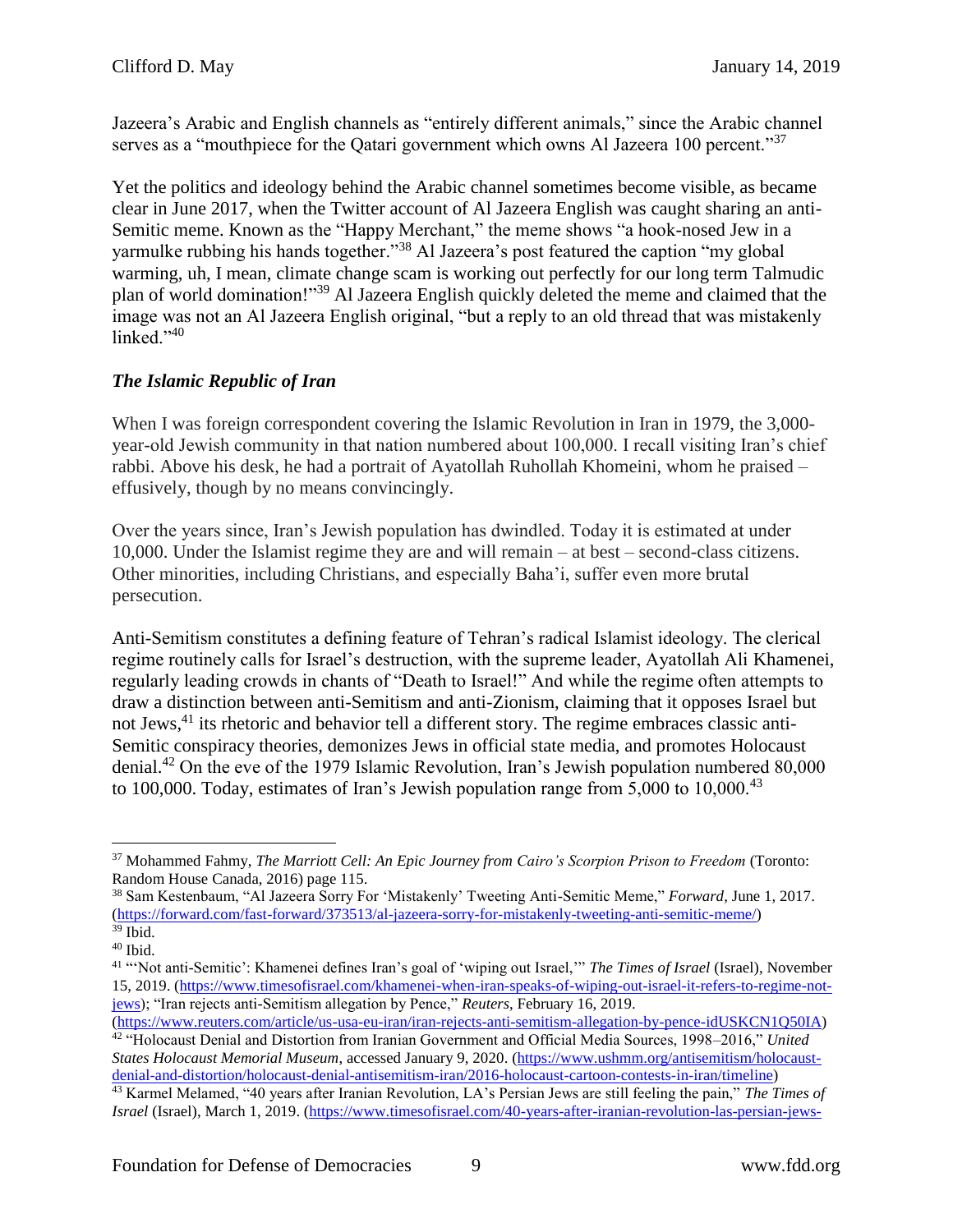Iran's view of Israel and Jews resembles the thesis of *The Protocols of the Elders of Zion*, the infamous anti-Semitic forgery published in the early  $20<sup>th</sup>$  century. According to the Islamist regime, Israel and Jews not only seek to dominate their neighbors, but also lie at the root of all the problems facing the Muslim world. Jews, in this conspiratorial view, secretly control Western governments, spurring them to advance policies that weaken the Muslim world and corrupt it with anti-Islamic ideas.

Last year, for instance, a state-run Iranian television station broadcasted a music video portraying the Statue of Liberty with a Jewish menorah in place of its torch; the singer described it as "a flame straight from hell."<sup>44</sup> Iranian President Hassan Rouhani said the Trump administration's harsh rhetoric against Tehran was "written by Zionists word for word."<sup>45</sup> A headline in the staterun Press TV declared, "The Zionists Tighten Their Stranglehold on British Politics"; the story proceeded to argue that Britain "is unable to assert an independent foreign policy in respect to major foreign policy issues, notably with regards to Iran."<sup>46</sup> Iran's state-run media broadcast and disseminate worldwide, reaching millions of viewers in Persian, Arabic, English, and Spanish.

The anti-Semitism of Iran's rulers and state-run media has a long history. In his landmark book, *Islamic Government*, Ayatollah Ruhollah Khomeini, the regime's founding father and first supreme leader, wrote: "From the very beginning, the historical movement of Islam has had to contend with the Jews, for it was they who first established anti-Islamic propaganda."<sup>47</sup>

Ayatollah Ali Khamenei, the current supreme leader, has repeatedly described Israel as a "cancerous tumor" as well as the Middle East's biggest problem.<sup>48</sup> This view, he said, constitutes a theological imperative. "Palestine is not a strategic but a belief issue," he contended. "It is about a heart connection. It is a religious issue."<sup>49</sup> Israel, he said, constitutes "a painful wound on the body of Islamic society" that "is annoying the heart of the prophet. The heart and soul of the prophet in paradise is full of sadness. What is the solution, then? Jihad is the solution."<sup>50</sup>

[are-still-feeling-the-pain\)](https://www.timesofisrael.com/40-years-after-iranian-revolution-las-persian-jews-are-still-feeling-the-pain/); Roya Hakakian, "Why They Stay," *Tablet*, January 14, 2019. [\(https://www.tabletmag.com/jewish-news-and-politics/278355/iranian-revolution-jews\)](https://www.tabletmag.com/jewish-news-and-politics/278355/iranian-revolution-jews)

<sup>44</sup> David Andrew Weinberg, "Tehran Spreads More Anti-Semitism as Military Tensions Increase," *Anti-Defamation League*, August 21, 2019. [\(https://www.adl.org/blog/tehran-spreads-more-anti-semitism-as-military-tensions](https://www.adl.org/blog/tehran-spreads-more-anti-semitism-as-military-tensions-increase)[increase\)](https://www.adl.org/blog/tehran-spreads-more-anti-semitism-as-military-tensions-increase)

<sup>45</sup> "'Zionists' Writing White House Speeches on Iran 'Word for Word,' Rouhani Alleges," *Algemeiner*, May 23, 2019. [\(https://www.algemeiner.com/2019/05/23/zionists-writing-white-house-speeches-on-iran-word-for-word](https://www.algemeiner.com/2019/05/23/zionists-writing-white-house-speeches-on-iran-word-for-word-rouhani-alleges/)[rouhani-alleges\)](https://www.algemeiner.com/2019/05/23/zionists-writing-white-house-speeches-on-iran-word-for-word-rouhani-alleges/)

<sup>46</sup> "The Zionists Tighten Their Stranglehold on British Politics," *Press TV* (Iran), July 13, 2019. [\(https://www.presstv.com/Detail/2019/07/13/600825/UK-Israel-Stranglehold-on-British-Politics\)](https://www.presstv.com/Detail/2019/07/13/600825/UK-Israel-Stranglehold-on-British-Politics)

<sup>47</sup> Imam Khomeini, *Islamic Government* (Tehran: The Institute for Compilation and Publication of Imam Khomeini's Works, 1991), page 7. [\(https://kyleorton1991.files.wordpress.com/2017/11/ruhollah-khomeini-1970](https://kyleorton1991.files.wordpress.com/2017/11/ruhollah-khomeini-1970-islamic-government-governance-of-the-jurist.pdf) [islamic-government-governance-of-the-jurist.pdf\)](https://kyleorton1991.files.wordpress.com/2017/11/ruhollah-khomeini-1970-islamic-government-governance-of-the-jurist.pdf)

<sup>48</sup> Tamas Pileggi, "Khamenei: Israel a 'cancerous tumor' that 'must be eradicated,'" *The Times of Israel* (Israel), June 4, 2018. [\(https://www.timesofisrael.com/khamenei-israel-a-cancerous-tumor-that-must-be-eradicated\)](https://www.timesofisrael.com/khamenei-israel-a-cancerous-tumor-that-must-be-eradicated/); Greg Tepper, "Israel a 'cancerous tumor' and Middle East's biggest problem, Iranian supreme leader says," *The Times of Israel* (Israel), August 19, 2012. [\(https://www.timesofisrael.com/khamenei-israeli-a-malignant-zionist-tumor\)](https://www.timesofisrael.com/khamenei-israeli-a-malignant-zionist-tumor/) <sup>49</sup> Ben Cohen, "Global Anti-Semitism Now Has a Leader," *The Tower*, September 2015. [\(http://www.thetower.org/article/global-anti-semitism-now-has-a-leader\)](http://www.thetower.org/article/global-anti-semitism-now-has-a-leader/)

<sup>50</sup> Ibid.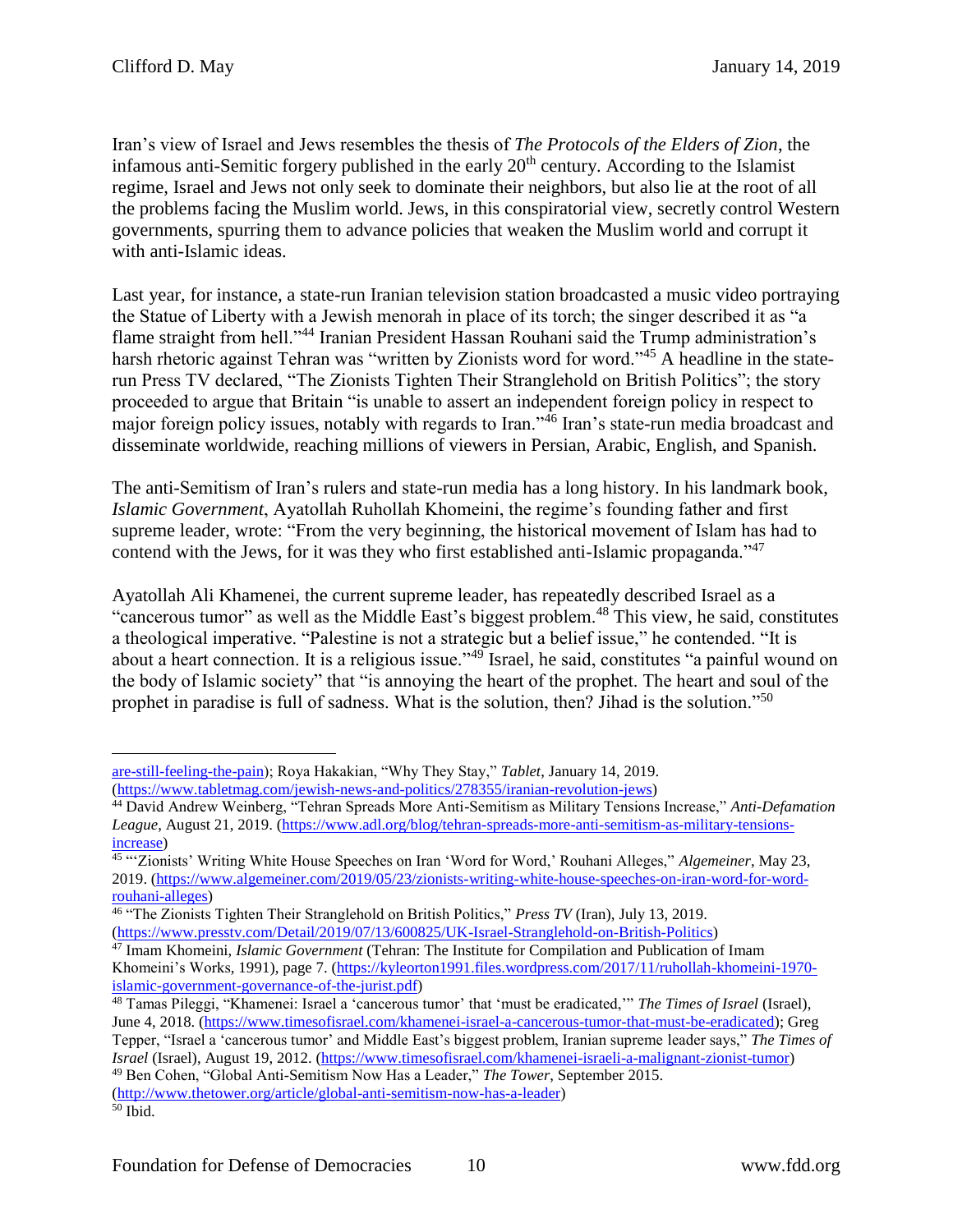Holocaust denial also features prominently in the regime's rhetoric. Last month, Khamenei tweeted his support for the late French philosopher Roger Garaudy, whose book denying the Holocaust was banned in France.<sup>51</sup> The regime has also held multiple Holocaust denial cartoon contests as well as Holocaust denial conferences.<sup>52</sup> This conduct stems in part from its goal of delegitimizing the State of Israel.

# *Europe*

The extraordinary spike in lethal Jew-hatred and in contemporary antisemitism targeting Israel has led to intensified security, new tracking methods, resolutions, executive orders, and legislation to combat "the oldest hatred."

# *Hezbollah, Proxy of the Islamic Republic of Iran*

In December, Germany's Bundestag passed a resolution urging Chancellor Angela Merkel's administration to ban Hezbollah's activities in the Federal Republic. Merkel has declined to authorize her interior ministry to enact a ban, however. The 1,050 Hezbollah operatives in Germany spread a lethal anti-Semitic ideology and promote the BDS campaign against Israel.

Over the years, U.S. Ambassador to Germany Richard Grenell, Secretary of State of Mike Pompeo, the Israeli government, and Germany's nearly 100,000-member Jewish community have appealed to Merkel to outlaw Hezbollah.

The United Kingdom proscribed Hezbollah's entire organization as a terrorist entity in February 2019.<sup>53</sup> In doing so, it joined the Netherlands as the second European country to ban Hezbollah in its entirely. After Hezbollah operatives blew up an Israeli tour bus in 2012 in Burgas, Bulgaria, the European Union classified Hezbollah's "military wing" as a terrorist organization in 2013. The bombing killed five Israeli tourists and their Bulgarian Muslim bus driver.

The notion of a split between Hezbollah's alleged military and political wings is risible. The organization itself denies any distinction, but the fiction serves a political purpose for the European Union. 54

# *Anti-Semitic Murders in Germany*

After a right-wing extremist sought to massacre Jews praying in a synagogue in the eastern German city of Halle on Yom Kippur in October 2019, the state of Saxony-Anhalt, where Halle

 $\overline{a}$ <sup>51</sup> Rachel Wolf, "Iran's Khamenei praises French Holocaust-denier," *The Jerusalem Post* (Israel), December 17, 2019. [\(https://www.jpost.com/Middle-East/Iranian-Ayatollah-Ali-Khamenei-praises-French-Holocaust-denier-](https://www.jpost.com/Middle-East/Iranian-Ayatollah-Ali-Khamenei-praises-French-Holocaust-denier-611189)[611189\)](https://www.jpost.com/Middle-East/Iranian-Ayatollah-Ali-Khamenei-praises-French-Holocaust-denier-611189)

<sup>52</sup> "Holocaust Denial and Distortion from Iranian Government and Official Media Sources, 1998–2016," *United States Holocaust Memorial Museum*, accessed January 10, 2020. [\(https://www.ushmm.org/antisemitism/holocaust](https://www.ushmm.org/antisemitism/holocaust-denial-and-distortion/holocaust-denial-antisemitism-iran/2016-holocaust-cartoon-contests-in-iran/timeline)[denial-and-distortion/holocaust-denial-antisemitism-iran/2016-holocaust-cartoon-contests-in-iran/timeline\)](https://www.ushmm.org/antisemitism/holocaust-denial-and-distortion/holocaust-denial-antisemitism-iran/2016-holocaust-cartoon-contests-in-iran/timeline) <sup>53</sup> "Hezbollah to be added to UK list of terrorist organisations," *BBC News* (UK), February 25, 2019. [\(https://www.bbc.com/news/uk-47359502\)](https://www.bbc.com/news/uk-47359502)

<sup>54</sup> Mark Dubowitz and Benjamin Weinthal, "Europe's Delusions on Hezbollah," *New York Post*, March 11, 2019. [\(https://www.fdd.org/analysis/op\\_eds/2019/03/11/europes-delusions-on-hezbollah/\)](https://www.fdd.org/analysis/op_eds/2019/03/11/europes-delusions-on-hezbollah/)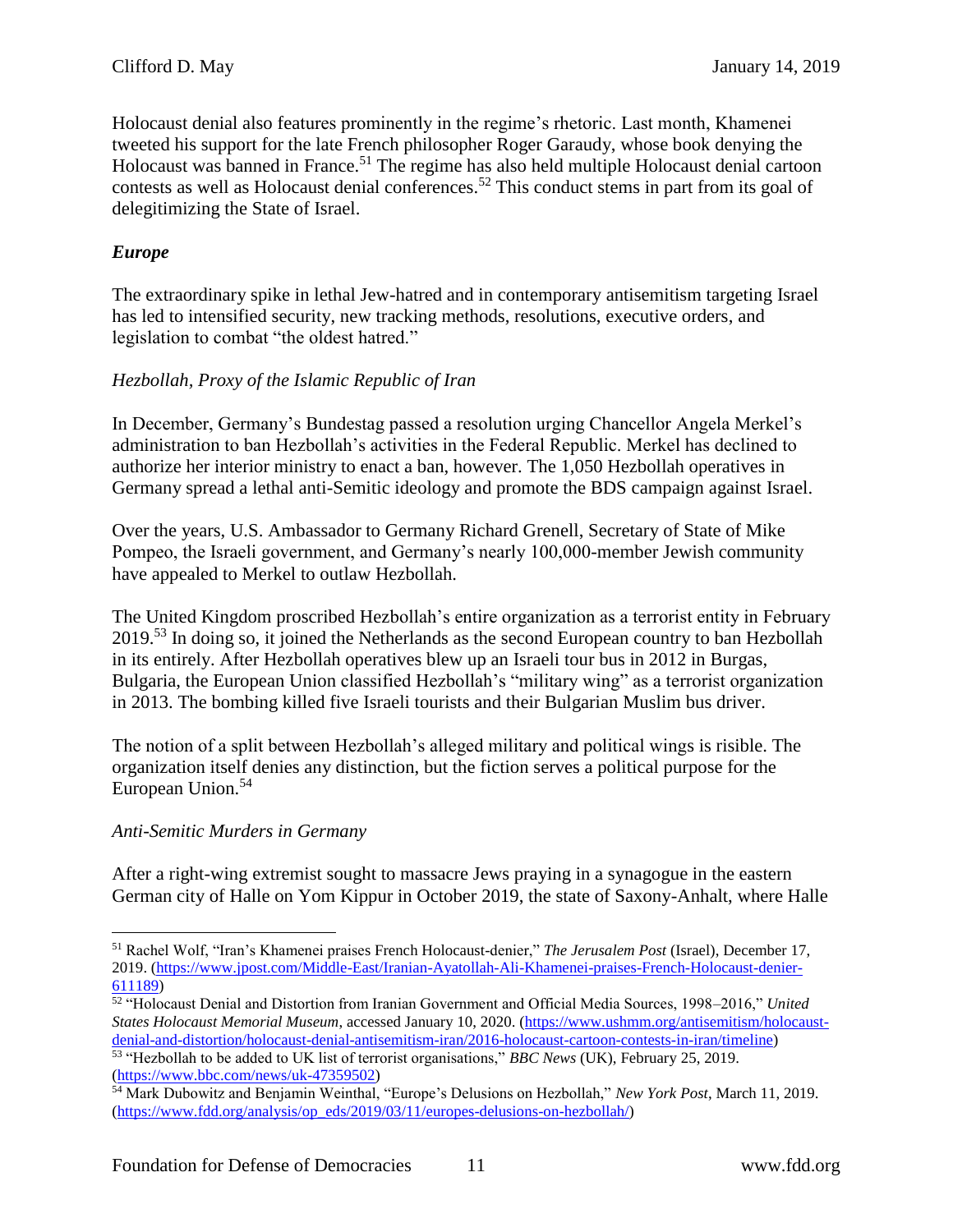is located, posted armed officers outside synagogues during times of prayer.<sup>55</sup> The 27-year-old neo-Nazi Stephan Balliet, after failing to breach the synagogue's door, murdered two non-Jews nearby before he was arrested.

In addition to Balliet's right-wing anti-Semitism, including Holocaust denial, he was wedded to a contemporary anti-Semitic worldview, including the idea of a "Zionist-occupied government" controlling Germany. In short, he desired to end Israel's existence and rid the world of Zionism. $5\overline{6}$  In the aftermath of the Halle attack, the German state of Hesse will provide police at every synagogue and Jewish institution during Jewish holidays. Germany's Interior Minister Horst Seehofer, who has declined to ban Hezbollah, said the authorities will "take a closer look at the gamers' scene," because Balliet was heavy user of online gaming platforms.<sup>57</sup>

#### *Bundestag Resolutions and City Council Laws against BDS*

The German parliament passed a non-binding anti-BDS resolution in May declaring BDS to be anti-Semitic.<sup>58</sup> The resolution noted that the BDS campaign recalls the Nazi-era economic boycott against German Jews that is considered a precursor to the Holocaust. Merkel's administration has declined to implement the Bundestag's anti-BDS resolution. In contrast, the German cities of Frankfurt, Berlin, and Munich have either city council laws or executive orders barring the use of public space and funds for BDS activities.<sup>59</sup>

# *Visa Restrictions for Visitors from the Disputed Territories*

In January, Andreas Geisel, Berlin's senator for the interior – the city's equivalent of an interior minister – travelled to Israel to receive briefings on counter-terrorism and exchange information with Israel's public security minister. Geisel went to the German consulate office in Ramallah to sensitize the staff about issuing visas to Palestinians who promote terrorism and lethal Jewhatred. The Ramallah consulate had greenlighted visas for Palestinians to visit Berlin who glorify terrorism against Jews and Israel.<sup>60</sup>

# *France and Lethal Anti-Semitism and Anti-Zionism*

 $\overline{a}$ <sup>55</sup> Cnaan Liphshiz, "How Germany is rethinking security for its Jewish community following the Yom Kippur synagogue attack," *Jewish Telegraphic Agency*, October 18, 2019. [\(https://www.jta.org/2019/10/18/global/how](https://www.jta.org/2019/10/18/global/how-germany-is-rethinking-security-for-its-jewish-community-following-the-yom-kippur-synagogue-attack)[germany-is-rethinking-security-for-its-jewish-community-following-the-yom-kippur-synagogue-attack\)](https://www.jta.org/2019/10/18/global/how-germany-is-rethinking-security-for-its-jewish-community-following-the-yom-kippur-synagogue-attack)

<sup>56</sup> Benjamin Weinthal, "Germany Yom Kippur shooting didn't come out of nowhere – analysis," *The Jerusalem Post* (Israel), October 10, 2019. [\(https://www.jpost.com/Diaspora/Germany-shooting-didnt-come-out-of-nowhere-](https://www.jpost.com/Diaspora/Germany-shooting-didnt-come-out-of-nowhere-604262)[604262\)](https://www.jpost.com/Diaspora/Germany-shooting-didnt-come-out-of-nowhere-604262)

<sup>&</sup>lt;sup>57</sup> Cnaan Liphshiz, "How Germany is rethinking security for its Jewish community following the Yom Kippur synagogue attack," *Jewish Telegraphic Agency*, October 18, 2019. [\(https://www.jta.org/2019/10/18/global/how](https://www.jta.org/2019/10/18/global/how-germany-is-rethinking-security-for-its-jewish-community-following-the-yom-kippur-synagogue-attack)[germany-is-rethinking-security-for-its-jewish-community-following-the-yom-kippur-synagogue-attack\)](https://www.jta.org/2019/10/18/global/how-germany-is-rethinking-security-for-its-jewish-community-following-the-yom-kippur-synagogue-attack)

<sup>58</sup> Katrin Bennhold, "German Parliament Deems B.D.S. Movement Anti-Semitic," *The New York Times*, May 17, 2019. [\(https://www.nytimes.com/2019/05/17/world/europe/germany-bds-anti-semitic.html\)](https://www.nytimes.com/2019/05/17/world/europe/germany-bds-anti-semitic.html)

<sup>59</sup> Orit Arfa, "Confronting Germany's mixed record on tackling BDS," *Jewish News Syndicate*, July 31, 2018. [\(https://www.jns.org/confronting-germanys-mixed-record-on-tackling-bds\)](https://www.jns.org/confronting-germanys-mixed-record-on-tackling-bds/)

<sup>60</sup> Andreas Geisal, "Berlin's senator wants to make entry more difficult for anti-Semitic agitators," *Berliner Zeitung*  (Germany), January 1, 2020. [\(https://www.berliner-zeitung.de/mensch-metropole/berlins-innensenator-will](https://www.berliner-zeitung.de/mensch-metropole/berlins-innensenator-will-antisemitischen-hetzern-die-einreise-erschweren-li.4702)[antisemitischen-hetzern-die-einreise-erschweren-li.4702\)](https://www.berliner-zeitung.de/mensch-metropole/berlins-innensenator-will-antisemitischen-hetzern-die-einreise-erschweren-li.4702)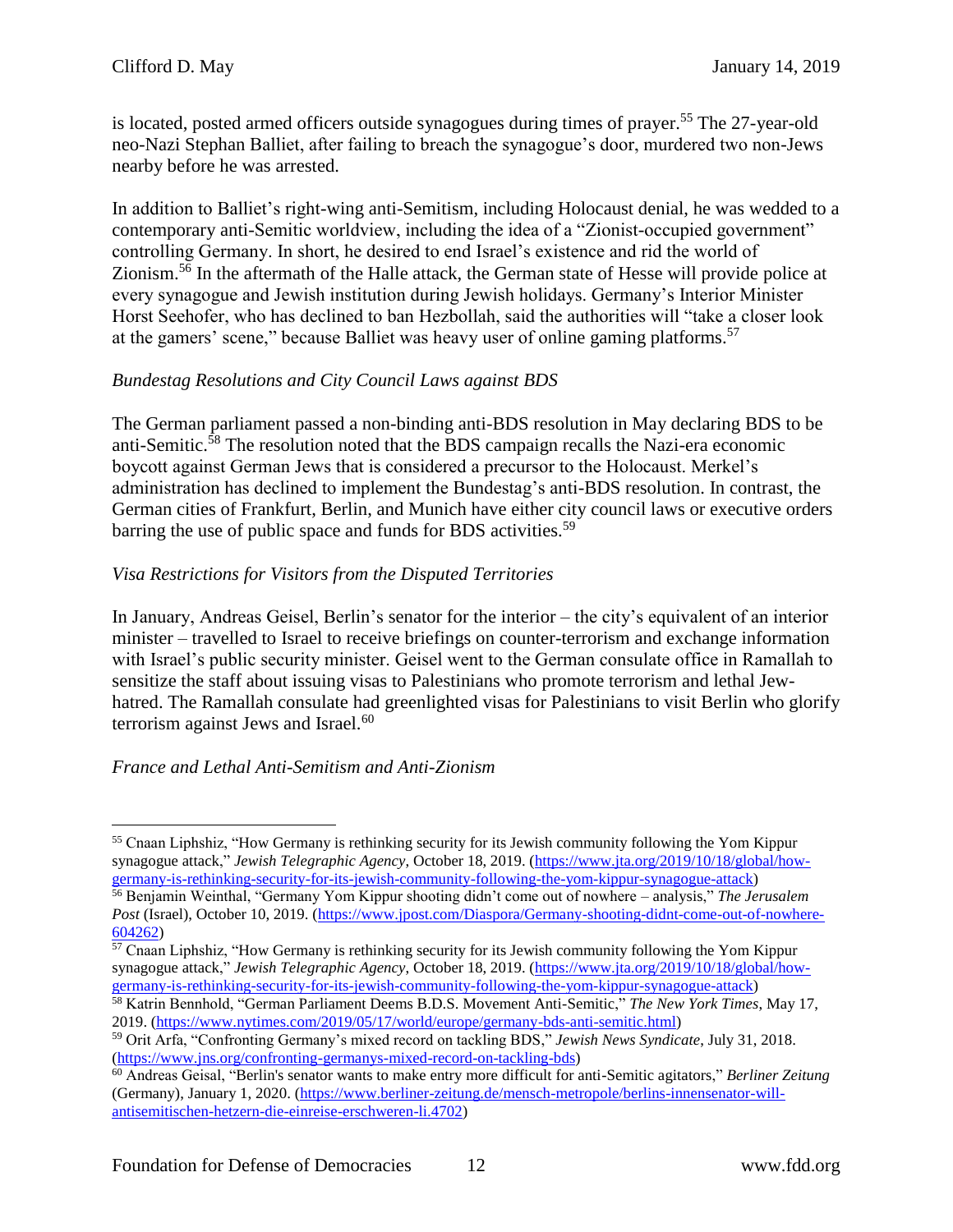The French government finances the security of Jewish institutions at the cost of \$1.2 million a day.<sup>61</sup> The intensified French security measures followed the Islamic State's deadly attacks in Paris in 2015 on *Charlie Hebdo* magazine cartoonists and four Jews at a kosher supermarket. The enhanced security, according to French observers, has turned Jewish organizations and institutions into fortresses.

In December 2019, France's National Assembly passed a resolution largely equating anti-Zionism with anti-Semitism. The resolution also endorsed the International Holocaust Remembrance Alliance's definition of anti-Semitism and urged other nations to accept it.<sup>62</sup>

# *Argentina*

Five years ago this week, Alberto Nisman, an Argentine prosecutor investigating an act of terrorism against Argentine Jews, was shot in the head. The murder came hours before he was slated to present evidence of a plot between major figures in the Argentine government and Iranian representatives to provide immunity to Iran for its role in the terrorist attack. Those involved in Nisman's murder have never been brought to justice though at least one has been indicted.

Argentina's newly elected president once said he believed Nisman could not have committed suicide. Indeed, the country's Gendarmerie found Nisman had been subdued and assassinated. But now the new president says – no doubt swayed by current Vice President Cristina Kirchner, who was president at the time of Nisman's murder and was the author of the alleged plot to cover up Iran's role in the original terrorist attack – that there is no evidence of an assassination. He is in a bind because if there were an assassination of an innocent man investigating a plot to cover up the anti-Semitic terrorist act, someone would have to be held accountable. It is increasingly looking like that may not happen in Argentina under the new government.

# *The BDS Campaign, Non-Governmental Organizations, and the United Nations*

BDS is one expression of anti-Semitism. Activists at the Durban NGO Forum in 2001, a precursor to the BDS campaign, distributed pro-Nazi and overtly anti-Semitic literature, signaling BDS's future direction.<sup>63</sup> BDS is both a form of economic warfare and a means to malign and de-legitimize the Jewish state. Among its methods: fabricating, magnifying, and distorting Israeli policies, actions and perceived abuses. According to a 2016 report by the Amcha Initiative, a non-profit dedicated to investigating and combating anti-Semitism in American higher education institutions, "The consideration of anti-Israel divestment resolutions

 $\overline{a}$ <sup>61</sup> Cnaan Liphshiz, "How Germany is rethinking security for its Jewish community following the Yom Kippur synagogue attack," *Jewish Telegraphic Agency*, October 18, 2019. [\(https://www.jta.org/2019/10/18/global/how](https://www.jta.org/2019/10/18/global/how-germany-is-rethinking-security-for-its-jewish-community-following-the-yom-kippur-synagogue-attack)[germany-is-rethinking-security-for-its-jewish-community-following-the-yom-kippur-synagogue-attack\)](https://www.jta.org/2019/10/18/global/how-germany-is-rethinking-security-for-its-jewish-community-following-the-yom-kippur-synagogue-attack)

<sup>62</sup> Ariel Kahana and Dam Lavie, "'Anti-Zionism is akin to anti-Semitism,' French Parliament rules," *Israel Hayom*  (Israel), April 12, 2019. [\(https://www.israelhayom.com/2019/12/04/french-parliament-rules-anti-zionism-is-akin-to](https://www.israelhayom.com/2019/12/04/french-parliament-rules-anti-zionism-is-akin-to-anti-semitism/)[anti-semitism\)](https://www.israelhayom.com/2019/12/04/french-parliament-rules-anti-zionism-is-akin-to-anti-semitism/)

<sup>63</sup> Harris Schoenberg, "Demonization in Durban: The World Conference Against Racism," *City University of London*, October 8, 2001. [\(http://www.staff.city.ac.uk/p.willetts/NGOS/WCAR/SCHOENBG.PDF\)](http://www.staff.city.ac.uk/p.willetts/NGOS/WCAR/SCHOENBG.PDF); "Durban Watch, Photos from the 2001 UN World Conference Against Racism, Durban, South Africa," *Human Rights Voices*, accessed January 10, 2020. [\(http://www.humanrightsvoices.org/EYEontheUN/antisemitism/durban/?l=36&p=350\)](http://www.humanrightsvoices.org/EYEontheUN/antisemitism/durban/?l=36&p=350)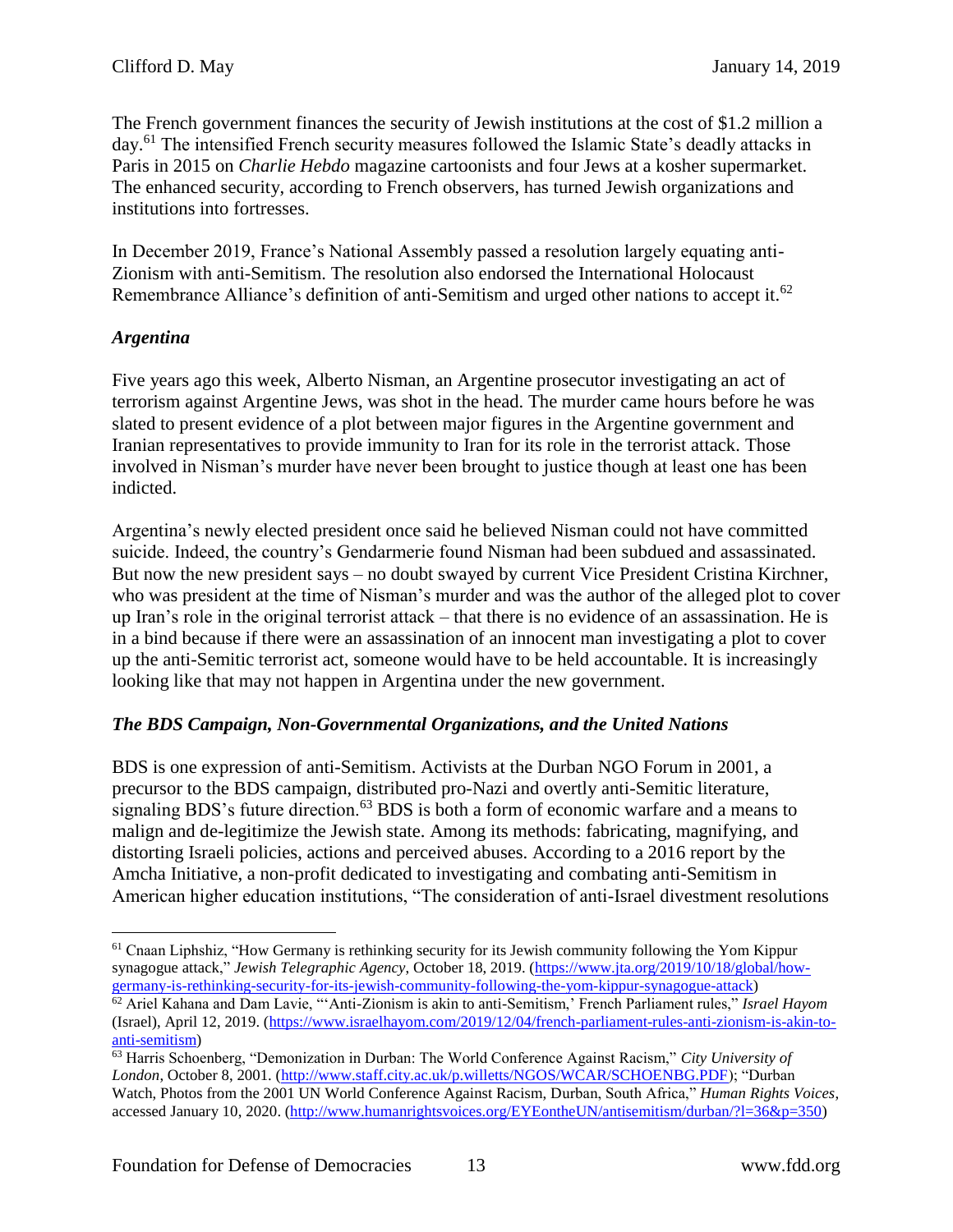$\overline{a}$ 

in student government or by the student body was strongly linked to a surge in anti-Semitic activity."<sup>64</sup>

Many of the BDS campaign's charges against Israel seem familiar because they are modern manifestations of centuries-old attacks against Jews. BDS activists have claimed that Israelis harvest Palestinian organs, kill babies, poison Palestinian wells and, as recently as this month, intentionally flood Gaza. BDS activists also have alleged that Israel and its supporters control foreign governments.<sup>65</sup> Not surprisingly, BDS has found a receptive audience among neo-Nazis and others who are openly anti-Semitic.<sup>66</sup>

While portraying itself as a social justice movement aimed at changing Israeli policies, it should be obvious that BDS seeks the destruction of  $-$  a "final solution" for  $-$  the Jewish state. BDS leader Omar Barghouti has stated that the BDS campaign "oppose[s] a Jewish State in any part of Palestine." He added, "No Palestinian, no rational Palestinian, not a sell-out Palestinian, will ever accept a Jewish state in Palestine."<sup>67</sup> The claim that the Jewish state can be annihilated through peaceful means is unserious. The more than six million Jews living in Israel would not pack up and move; they would fight. The war would be bloody. More than half of Israel's Jewish population descends from refugees from Arab countries. Does anyone really think they'd be welcomed to return to Baghdad, Cairo, or Aleppo?<sup>68</sup> In other words, BDS is implicitly promoting a second Jewish genocide within the span of less than a hundred years.

A network of non-government organizations (NGOs) promotes BDS through research, funding and organizing. Human Rights Watch (HRW) is one of several groups whose research reflects BDS priorities and informs BDS initiatives. In 2015, HRW pressured the UN secretary-general to place Israel on a blacklist of violators of children's rights in armed conflict, a list that includes the Islamic State and Boko Haram.<sup>69</sup> Bernardine Dohrn, the vice chairwoman of HRW's

<sup>64</sup> "Report on Anti-Semitic Activity During the First Half of 2016," *AMCHA Initiative*, 2016. [\(https://www.amchainitiative.org/wp-content/uploads/2016/07/Report-on-Antisemitic-Activity-During-the-First-](https://www.amchainitiative.org/wp-content/uploads/2016/07/Report-on-Antisemitic-Activity-During-the-First-Half-of-2016.pdf)[Half-of-2016.pdf\)](https://www.amchainitiative.org/wp-content/uploads/2016/07/Report-on-Antisemitic-Activity-During-the-First-Half-of-2016.pdf)

<sup>65</sup> State of Israel Ministry of Strategic Affairs, "Behind the Mask: The Antisemitic Nature of BDS Exposed," September 2019. [\(https://4il.org.il/wp-content/uploads/2019/09/MSA-report-Behind-the-Mask.pdf\)](https://4il.org.il/wp-content/uploads/2019/09/MSA-report-Behind-the-Mask.pdf)

<sup>66</sup> "The New Anti-Semites," *Zachor Legal Institute* and *Stopantisemitism.org*, December 2019. [\(https://static1.squarespace.com/static/5cc20f51ca525b73bdd50e3a/t/5e035aaff6f8a13316601016/1577278302733/T](https://static1.squarespace.com/static/5cc20f51ca525b73bdd50e3a/t/5e035aaff6f8a13316601016/1577278302733/The+New+Anti-Semites.pdf) [he+New+Anti-Semites.pdf\)](https://static1.squarespace.com/static/5cc20f51ca525b73bdd50e3a/t/5e035aaff6f8a13316601016/1577278302733/The+New+Anti-Semites.pdf)

<sup>67</sup> "Omar Barghouti – Strategies for change," *Vimeo*, September 23, 2013. [\(https://vimeo.com/75201955\)](https://vimeo.com/75201955); Barghouti response: Omar Barghouti, "Why Americans Should Support BDS," *The Nation*, July 29, 2019. [\(https://www.thenation.com/article/bds-house-resolution-trump-squad-omar-aoc\)](https://www.thenation.com/article/bds-house-resolution-trump-squad-omar-aoc/)

<sup>68</sup> "About," *Jews Indigenous to the Middle East and North Africa*, accessed January 10, 2020. [\(https://www.jimena.org/about-jimena\)](https://www.jimena.org/about-jimena)

<sup>69</sup> Human Rights Watch, Letter, "Ensure Consistency in Children and Armed Conflict Report," *Human Rights Watch*, April 27, 2015. [\(https://www.hrw.org/news/2015/06/04/ensure-consistency-children-and-armed-conflict](https://www.hrw.org/news/2015/06/04/ensure-consistency-children-and-armed-conflict-report)[report\)](https://www.hrw.org/news/2015/06/04/ensure-consistency-children-and-armed-conflict-report)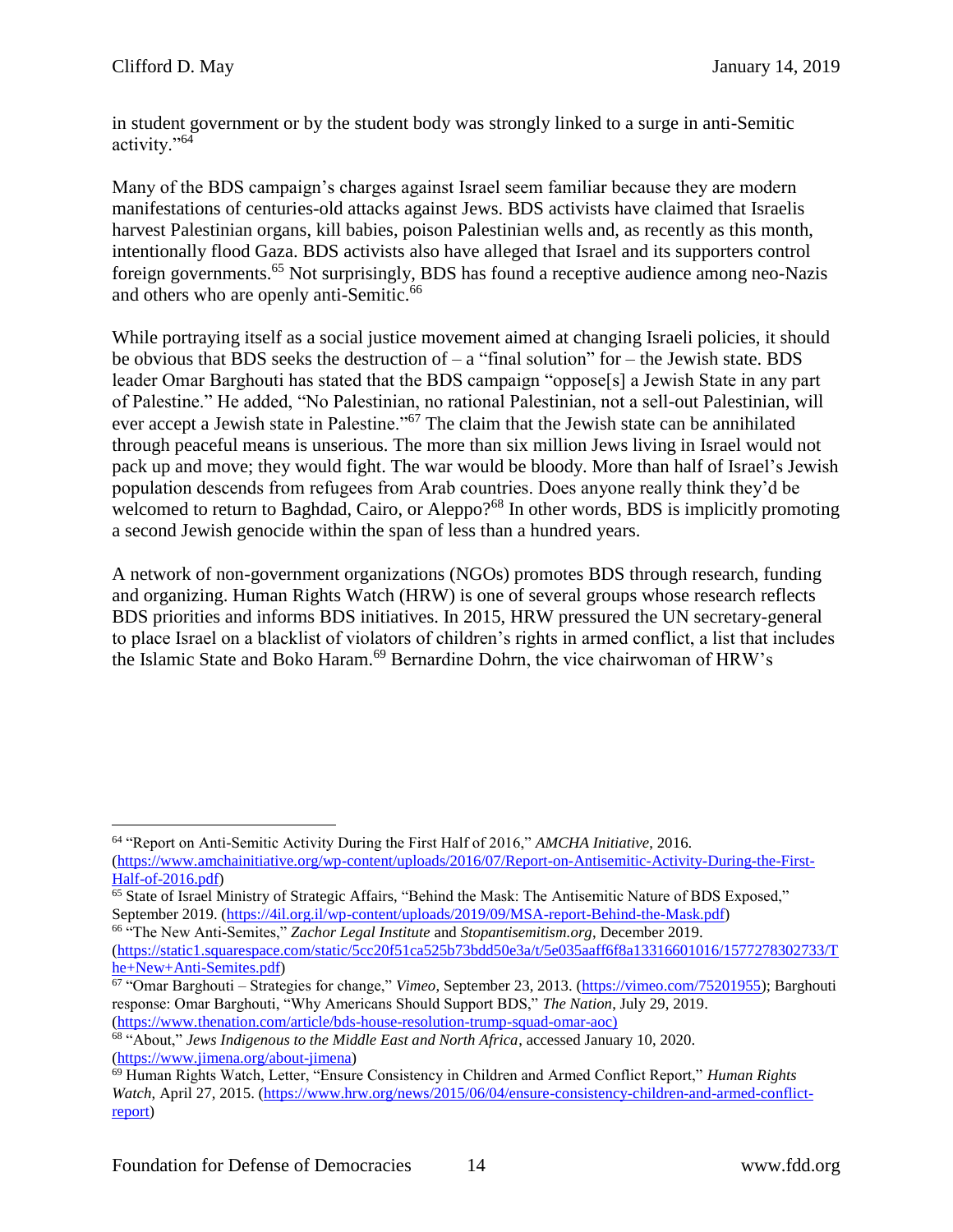children's rights advisory committee,<sup>70</sup> is a former leader of the domestic terrorist group Weather Underground.<sup>71</sup> Once listed among the FBI's Ten Most Wanted, Dohrn is now a BDS activist.<sup>72</sup>

In January 2016, HRW advanced its pro-BDS advocacy with a report titled "Occupation, Inc." Arguing that businesses operating in Israeli settlements contribute to human rights abuses, the report urged these companies to boycott the settlements.<sup>73</sup> HRW then released a pair of reports in  $2017$  and 2018 calling on banks to boycott Israeli settlements.<sup>74</sup> HRW also began pressing Airbnb, the online property rental service, to delist properties located in Israeli settlements. At the same time, HRW was preparing a report on Airbnb's settlement-based listings that described them as contributing to human rights violations. Seeking to avoid bad press, Airbnb announced one day before HRW released its report that the company would remove all settlement listings, though the company later reversed its decision.<sup>75</sup>

In conjunction with HRW, the United Nations has aided anti-Israel activism. The United Nations constantly isolates Israel and treats it as a whipping boy – the Jew among nations, one might say. The body holds the Jewish state to a standard not expected of other countries.

The following are examples of the United Nations' political anti-Semitism: In 2019, the UN General Assembly continued its trend of singling out the Jewish state by passing 18 resolutions targeting Israel, compared to only seven country-specific condemnations for the rest of the world.<sup>76</sup> The UN Human Rights Council, since its founding in 2006, has passed about as many resolutions condemning Israel as those against the rest of the world combined. In 2016, the council passed a resolution calling for a blacklist of all companies operating in Israeli settlements. This resolution emerged through the council's structural anti-Semitic flaw – a permanent agenda item dedicated to Israel, guaranteeing an exaggerated focus on the Jewish state. There is no permanent agenda item for any other country.<sup>77</sup>

<sup>70</sup>"Children's Rights Division," *Human Rights Watch*, accessed December 6, 2019. [\(https://www.hrw.org/about/people/advisory-committee/childrens-rights-division\)](https://www.hrw.org/about/people/advisory-committee/childrens-rights-division)

<sup>&</sup>lt;sup>71</sup> Nathaniel Sheppard Jr., "Chicago Home of a Friend Was Refuge for Miss Dohrn; Charges Dropped in 1979 A Private Neighborhood Neighbors Were Unaware," *The New York Times*, December 5, 1980. [\(https://www.nytimes.com/1980/12/05/archives/chicago-home-of-a-friend-was-refuge-for-miss-dohrn-charges-](https://www.nytimes.com/1980/12/05/archives/chicago-home-of-a-friend-was-refuge-for-miss-dohrn-charges-dropped.html)

[dropped.html\)](https://www.nytimes.com/1980/12/05/archives/chicago-home-of-a-friend-was-refuge-for-miss-dohrn-charges-dropped.html)

<sup>&</sup>lt;sup>72</sup> Federal Bureau of Investigation, "314. Bernardine Rae Dohrn," accessed January 10, 2020. [\(https://www.fbi.gov/wanted/topten/topten-history/hires\\_images/FBI-314-BernardineRaeDohrn.jpg/view\)](https://www.fbi.gov/wanted/topten/topten-history/hires_images/FBI-314-BernardineRaeDohrn.jpg/view) <sup>73</sup> "Occupation, Inc.," *Human Rights Watch*, accessed January 10,

<sup>2020.</sup>[\(https://www.hrw.org/report/2016/01/19/occupation-inc/how-settlement-businesses-contribute-israels](https://www.hrw.org/report/2016/01/19/occupation-inc/how-settlement-businesses-contribute-israels-violations-palestinian)[violations-palestinian\)](https://www.hrw.org/report/2016/01/19/occupation-inc/how-settlement-businesses-contribute-israels-violations-palestinian)

<sup>74</sup> "Bankrolling Abuse," *Human Rights Watch*, accessed January 10, 2020.

[<sup>\(</sup>https://www.hrw.org/report/2018/05/29/bankrolling-abuse/israeli-banks-west-bank-settlements\)](https://www.hrw.org/report/2018/05/29/bankrolling-abuse/israeli-banks-west-bank-settlements)

<sup>75</sup> Nazish Dholakia and Omar Shakir, "Interview: Airbnb Checks Out of West Bank Settlements," *Human Rights Watch*, December 4, 2018. [\(https://www.hrw.org/news/2018/12/04/interview-airbnb-checks-out-west-bank](https://www.hrw.org/news/2018/12/04/interview-airbnb-checks-out-west-bank-settlements)[settlements\)](https://www.hrw.org/news/2018/12/04/interview-airbnb-checks-out-west-bank-settlements); "Listings in Disputed Regions," Airbnb, November 19, 2018. [\(https://press.airbnb.com/listings-in-](https://press.airbnb.com/listings-in-disputed-regions/)

[disputed-regions\)](https://press.airbnb.com/listings-in-disputed-regions/); "Bed and Breakfast on Stolen Land," *Human Rights Watch*, accessed January 10, 2020. *(*[https://www.hrw.org/report/2018/11/20/bed-and-breakfast-stolen-land/tourist-rental-listings-west-bank-settlements\)](https://www.hrw.org/report/2018/11/20/bed-and-breakfast-stolen-land/tourist-rental-listings-west-bank-settlements)

<sup>76</sup> "2019 UN General Assembly Resolutions Singling Out Israel – Texts, Votes, Analysis," *UN Watch*, accessed January 10, 2020. [\(https://unwatch.org/2019-un-general-assembly-resolutions-singling-out-israel-texts-votes](https://unwatch.org/2019-un-general-assembly-resolutions-singling-out-israel-texts-votes-analysis/)[analysis/\)](https://unwatch.org/2019-un-general-assembly-resolutions-singling-out-israel-texts-votes-analysis/)

<sup>77</sup> David May, "How to fix the UN's anti-Israel club of dictators," *The Hill*, March 31, 2018. [\(https://thehill.com/opinion/international/381061-how-to-fix-the-uns-anti-israel-club-of-dictators\)](https://thehill.com/opinion/international/381061-how-to-fix-the-uns-anti-israel-club-of-dictators)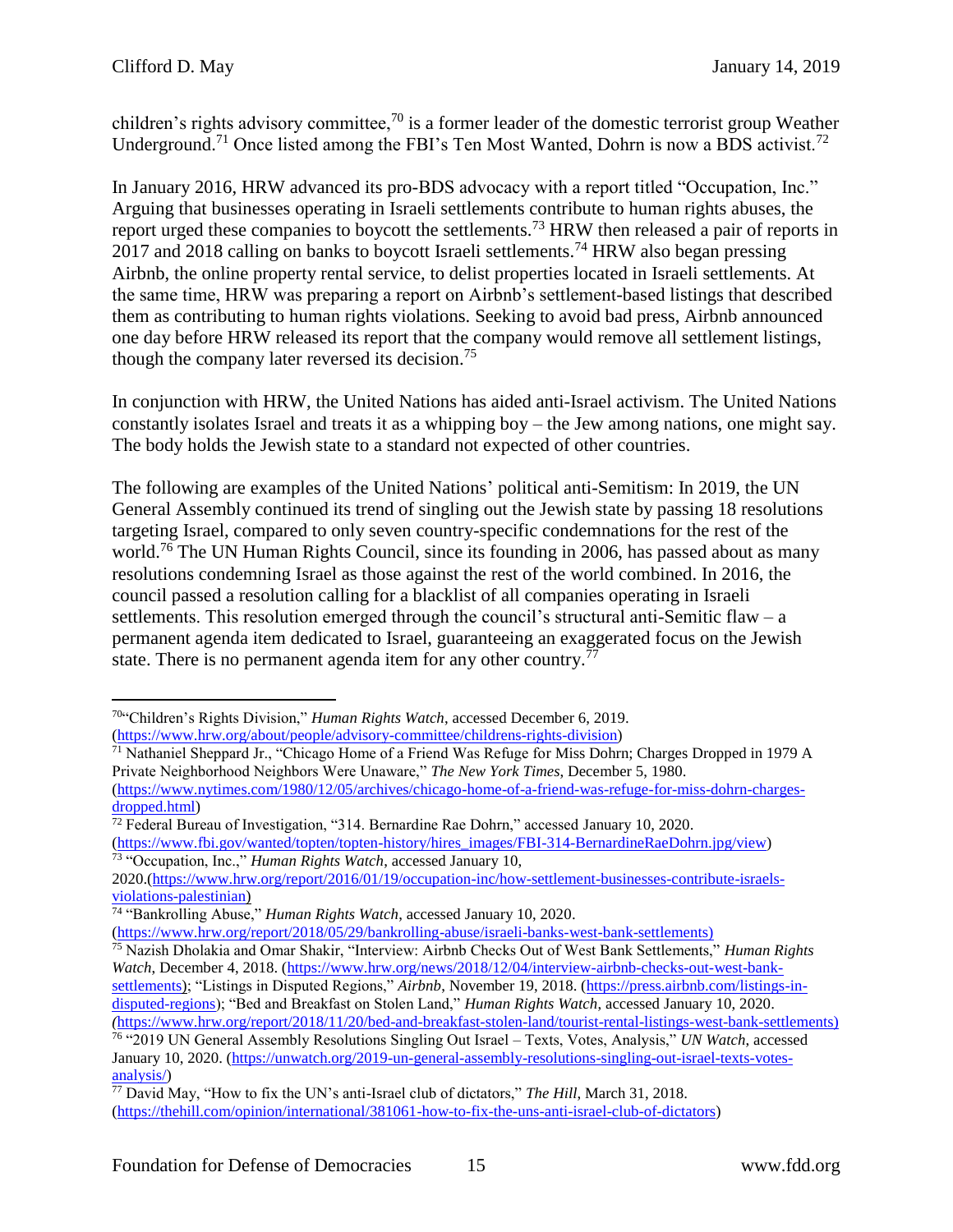The UN infrastructure dedicated to the Palestinians and used to castigate Israel is extensive. The United Nations maintains a separate refugee agency dedicated to the Palestinians known as the United Nations Relief and Works Agency for Palestine Refugees in the Near East, or UNRWA. Due to deep and pervasive corruption, its director was recently forced to resign. But in its very design, UNRWA is corrupt: Its goal is not to solve but to perpetuate the Palestinian refugee problem and reinforce the Palestinian claim to any and all Israeli land, including by maintaining a definition of refugees that is more expansive than that for any other refugees.<sup>78</sup>

The United Nations also has a Division of Palestinian Rights (DPR) under the secretariat, the only division dedicated to a specific people. The division oversees the Committee for the Exercise of the Inalienable Rights of the Palestinian People, which frequently commissions anti-Israel reports and hosts anti-Israel conferences.<sup>79</sup> DPR also oversees UNISPAL, a UN-funded anti-Israel propaganda machine.<sup>80</sup> There is also the Special Committee to Investigate Israeli Practices, which makes no attempt to hide its singular focus on Israel. Extreme anti-Israel bias is pervasive throughout the UN system, including at UNESCO, the UN cultural agency, and at ESCWA, the Middle East regional group, which excludes Israel.<sup>81</sup>

The UN maintains its extreme policies on Israel, the only Middle Eastern country ranked "free" by Freedom House, while brutal dictatorships with deplorable human rights records are overlooked.<sup>82</sup> But then, anti-Semites have always used Jew and Jewish communities as distractions and scapegoats.

\*\*\*

#### *Recommendations*

#### *Law Enforcement*

- Federal grant funding should be increased for local police departments and prosecutors for hate crime response training. Some big cities do a good job, but smaller towns lack necessary resources.
- There should be a review of city and state laws that put perpetrators of anti-Semitic and other hate crimes back on the streets within hours. New York City is the prime example of this right now.

 $\overline{a}$ 

80 United Nations Department for Political and Peacebuilding Affairs, "Palestinian Rights," accessed January 10, 2020. [\(https://dppa.un.org/en/palestinian-rights\)](https://dppa.un.org/en/palestinian-rights); United Nations Information System on the Question of Palestine, "Question of Palestine," accessed January 10, 2020. [\(https://www.un.org/unispal/data-collection\)](https://www.un.org/unispal/data-collection/)

<sup>78</sup> Ibid.

<sup>79</sup> "The United Nations Committee on the Exercise of the Inalienable Rights of the Palestinian People," *Anti-Defamation League*, July 2009. [\(https://www.adl.org/sites/default/files/documents/israel-international/un](https://www.adl.org/sites/default/files/documents/israel-international/un-international-organizations/c/CEIRPP-FINAL-REPORT-2009.pdf)[international-organizations/c/CEIRPP-FINAL-REPORT-2009.pdf\)](https://www.adl.org/sites/default/files/documents/israel-international/un-international-organizations/c/CEIRPP-FINAL-REPORT-2009.pdf)

<sup>81 &</sup>quot;The United Nations and its Agencies: Unequal Financial Allocations, Mistreatment of Israel, and Straying from its Mandates," *Kohelet Policy Forum*, January 2019. [\(https://en.kohelet.org.il/wp](https://en.kohelet.org.il/wp-content/uploads/2019/01/KPF089_UN_030119_web_R.pdf)[content/uploads/2019/01/KPF089\\_UN\\_030119\\_web\\_R.pdf\)](https://en.kohelet.org.il/wp-content/uploads/2019/01/KPF089_UN_030119_web_R.pdf)

<sup>82</sup> "Israel," *Freedom House*, accessed January 10, 2020. [\(https://freedomhouse.org/report/freedom](https://freedomhouse.org/report/freedom-world/2019/israel)[world/2019/israel\)](https://freedomhouse.org/report/freedom-world/2019/israel)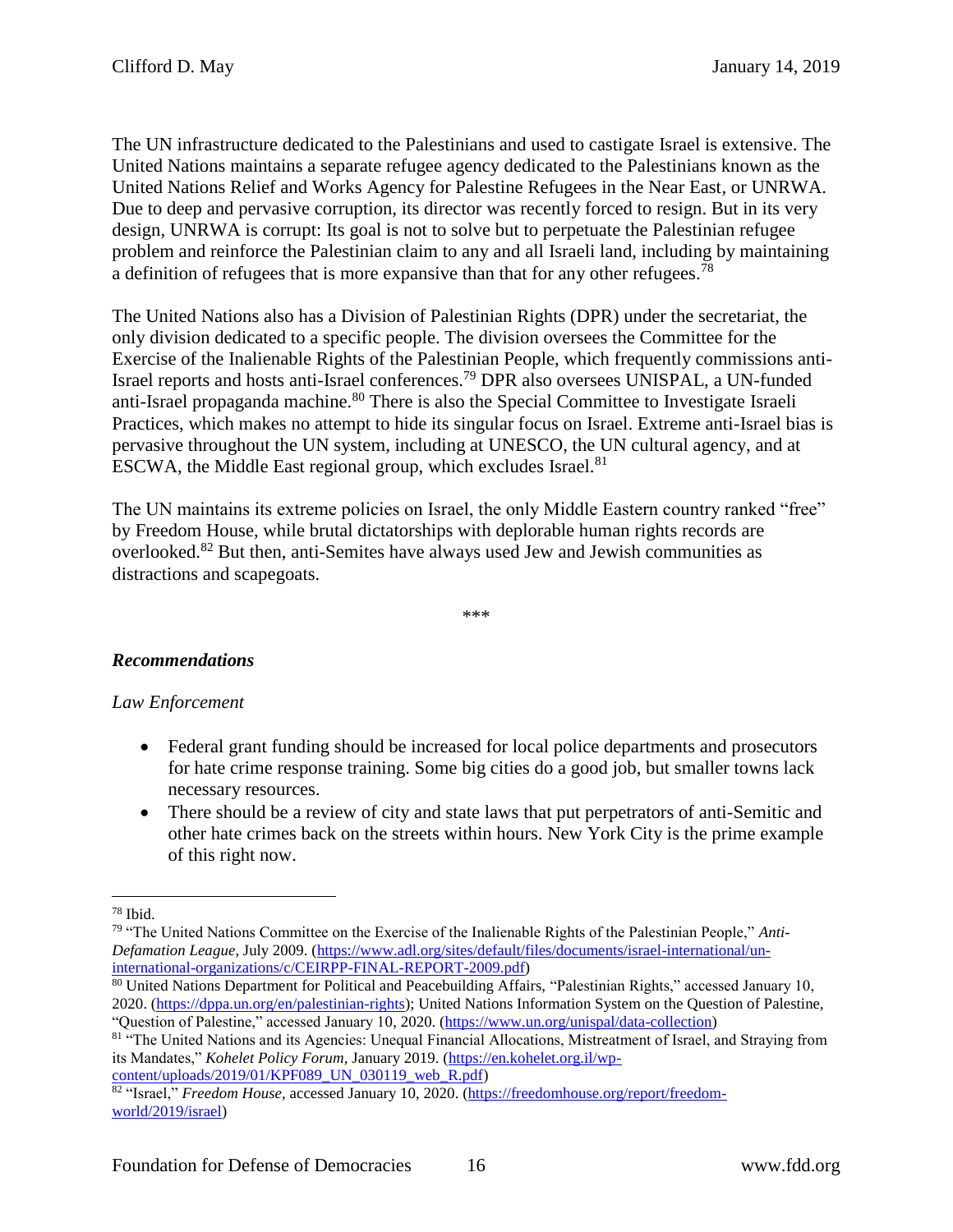- A system should be set up for monitoring and reporting on anti-Semitism and other hateful ideologies being spread in America's prison systems.
- Extremist and/or anti-Semitic foreign imams in the U.S. illegally should be deported expeditiously. Extremist and/or anti-Semitic foreign imams here legally should not receive visa extensions.

#### *Foreign Policy*

- U.S. taxpayer contributions to the United Nations that end up funding the UN Human Rights Council should be cut.
- The current U.S. ambassador to the United Nations should be encouraged to call out anti-Semitism and anti-Israelism in that organization, as Ambassador Nikki Haley so effectively did.
- The office of the State Department's Special Envoy to Monitor and Combat Anti-Semitism should be given additional responsibilities and fully funded.
- The Islamic Republic of Iran should be recognized and condemned as the world's leading state sponsor of anti-Semitism.
- France's judiciary should be condemned for its travesty of justice in the Sarah Halimi case mentioned above.
- It would be useful to propose and support an executive order extending current antiboycott laws initiated by U.S. state governments to boycotts of Israel put forward by international governmental organizations such as the United Nations or European Union.
- Foreign laws requiring special labeling for Israeli-made products and other initiatives pushed by the BDS movement are designed solely to stigmatize the world's only Jewish state. Countries that adopt such initiatives should find themselves on the list of countries of concern for violations of religious freedom.
- The National Security Council and the Domestic Policy Council should each have a dedicated staff member with responsibility for coordinating interagency efforts to combat anti-Semitism. Policy planning on anti-Semitism should be institutional across all departments and agencies, and have a dedicated position to convene the interagency for both domestic and foreign anti-Semitism issues to have a lasting impact.

#### *Education and Religious Freedom:*

• Imams and mosques preaching anti-Semitism and other expressions of hate and bigotry (e.g. toward Christians or the LGBT community) should be denounced by local, state, and federal authorities (very much including members of Congress).